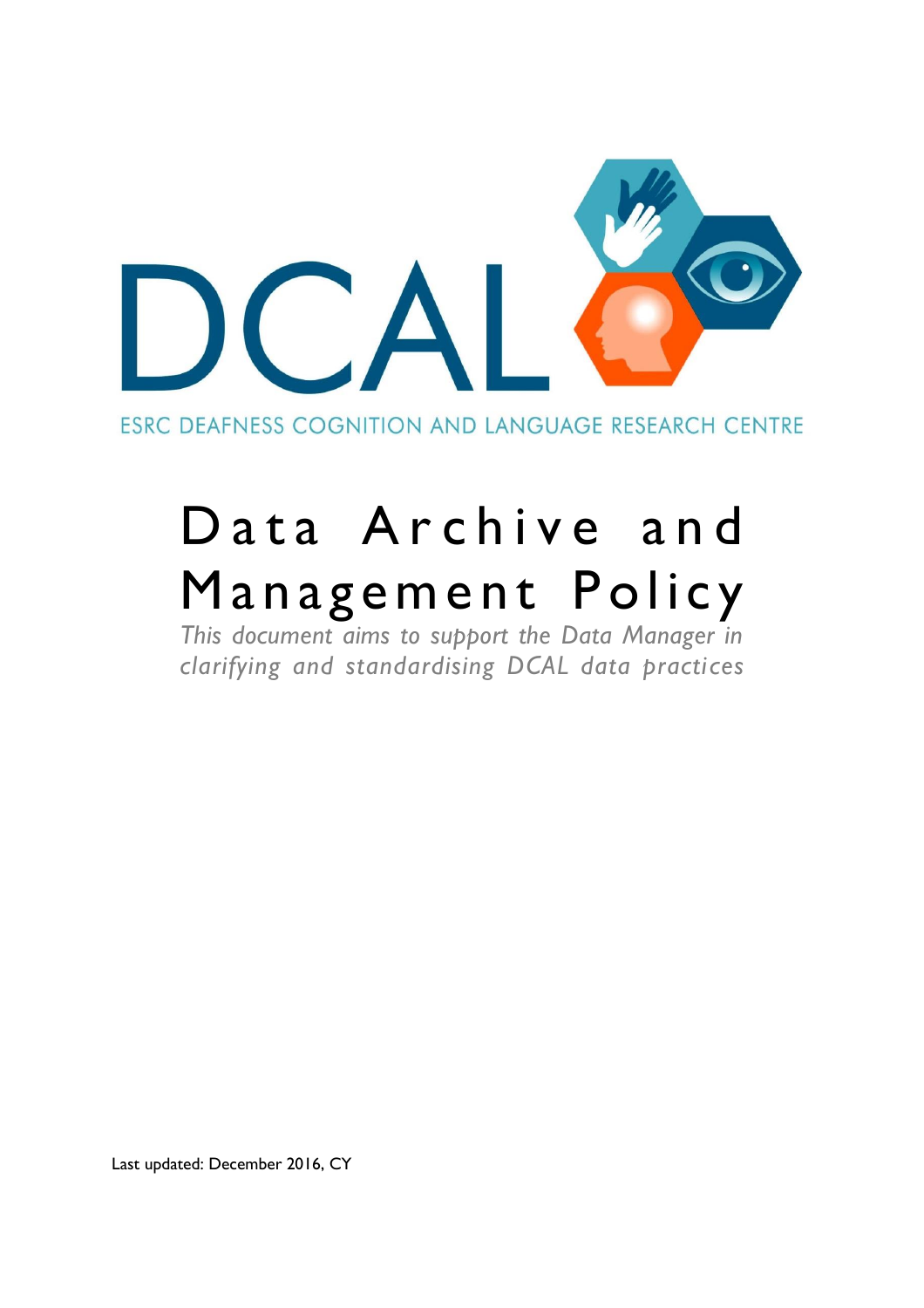## Contents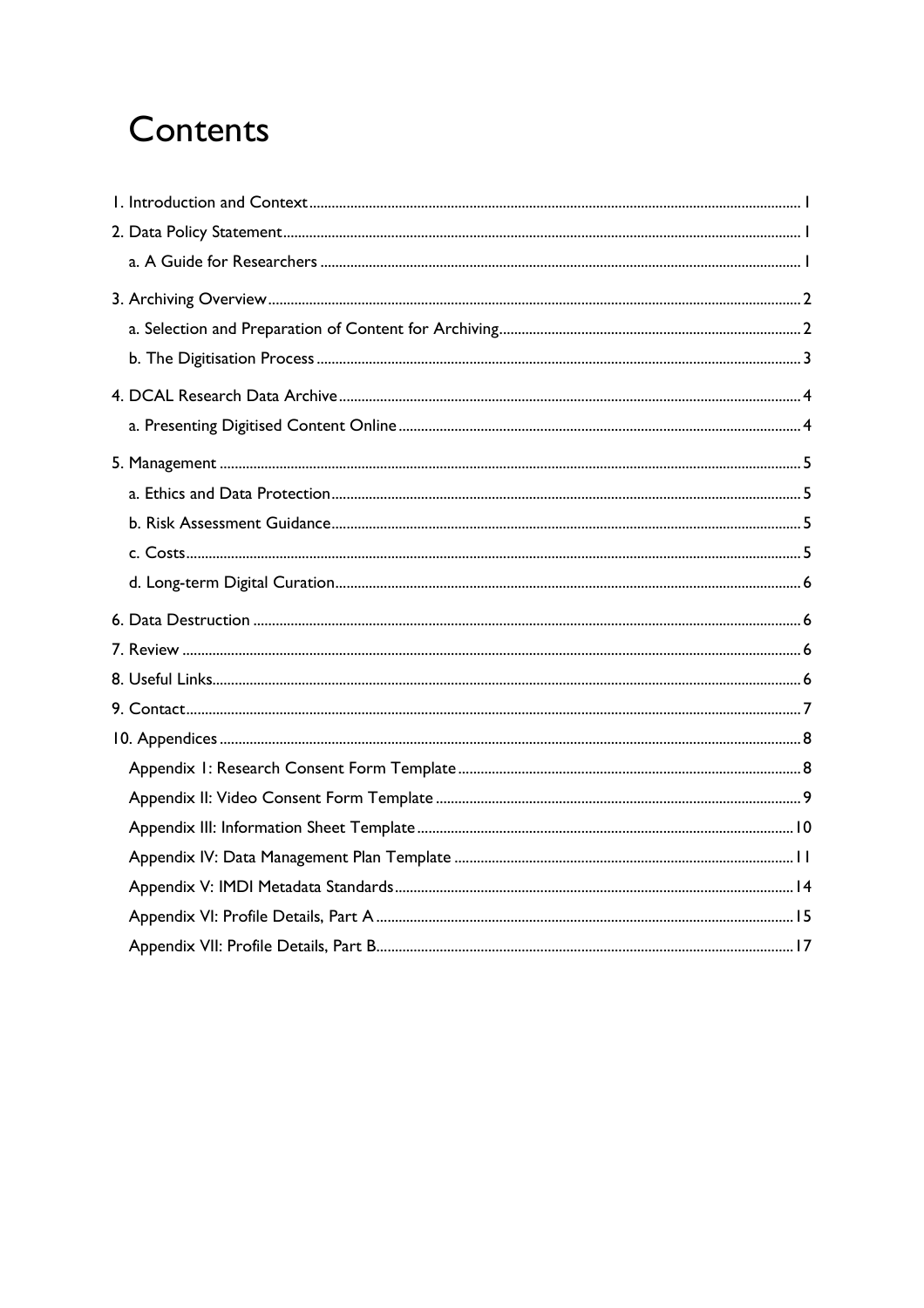## 1. Introduction and Context

DCAL is committed to ensuring that the outputs of the research centre, including research data, are managed and used in ways that will benefit further research, researchers, and the public (where possible).

The electronic archiving of research data generated by DCAL, the leading research centre on deafness and sign language in Europe, will play an important role in the creation of further scholarly content relating to d/Deafness studies internationally. DCAL will ensure that the use and reuse of research data is managed through consideration of relevant data ethics issues, and the centre will follow all requirements set out in the Data Protection Act 1998.

Making research data widely available to the research community in a timely and responsible manner ensures that these data can be verified, built upon and used to advance knowledge and for public engagement. In order to maximise the value of research data, DCAL (as both a data generator and data user) will act with integrity and transparency in managing, using, archiving, and sharing research data.

This Data Archiving and Management Plan outlines our goals to preserve and share research datasets in a manner that maximises their long-term ethical research use and value. The plan reflects ESRC and UCL best research practise guidelines (as well as best practice guidelines from the ESRC, DCAL's funder from 2006 to 2015), ensuring that research data is effectively and appropriately handled, organised, documented, and enhanced.

## 2. Data Policy Statement

### a. A Guide for Researchers

- i. DCAL expects all researchers (both DCAL-funded and DCAL-associated) to maximise the availability of research data with as few restrictions as possible. This should be considered in the planning and proposals stages of research, and appropriate advice must be sought when constructing participant research (Appendix I) and video (Appendix II) consent forms, project information sheets (Appendix III), and data management plans e.g. as part of funding proposals (see  $Appendix$  IV). This involves thinking critically about how research data can be shared, how data can be anonymised, what might limit or prohibit data sharing (data ethics and protection practises, for example), and whether any steps can be taken to remove such limitations.
- ii. In cases where generated data will hold sensitive or personal information, participants and respondents must be made aware that their data will be stored securely by DCAL in line with the Data Protection Act 1998, and permissions for further research use must be sought.
- iii. Where the proposed research is likely to generate data outputs that will hold significant value as a resource for the wider research community, researchers will be required to submit a data management plan (e.g. the Data Management Plan submitted as part of the funding application or see template in  $Appendix$  IV) to the DCAL Data Manager so that arrangements can be made for future archiving and storage, including information relating to how data will be prepared, labelled, organised, and submitted for archiving (see the UCL Data Retention Schedule for more information).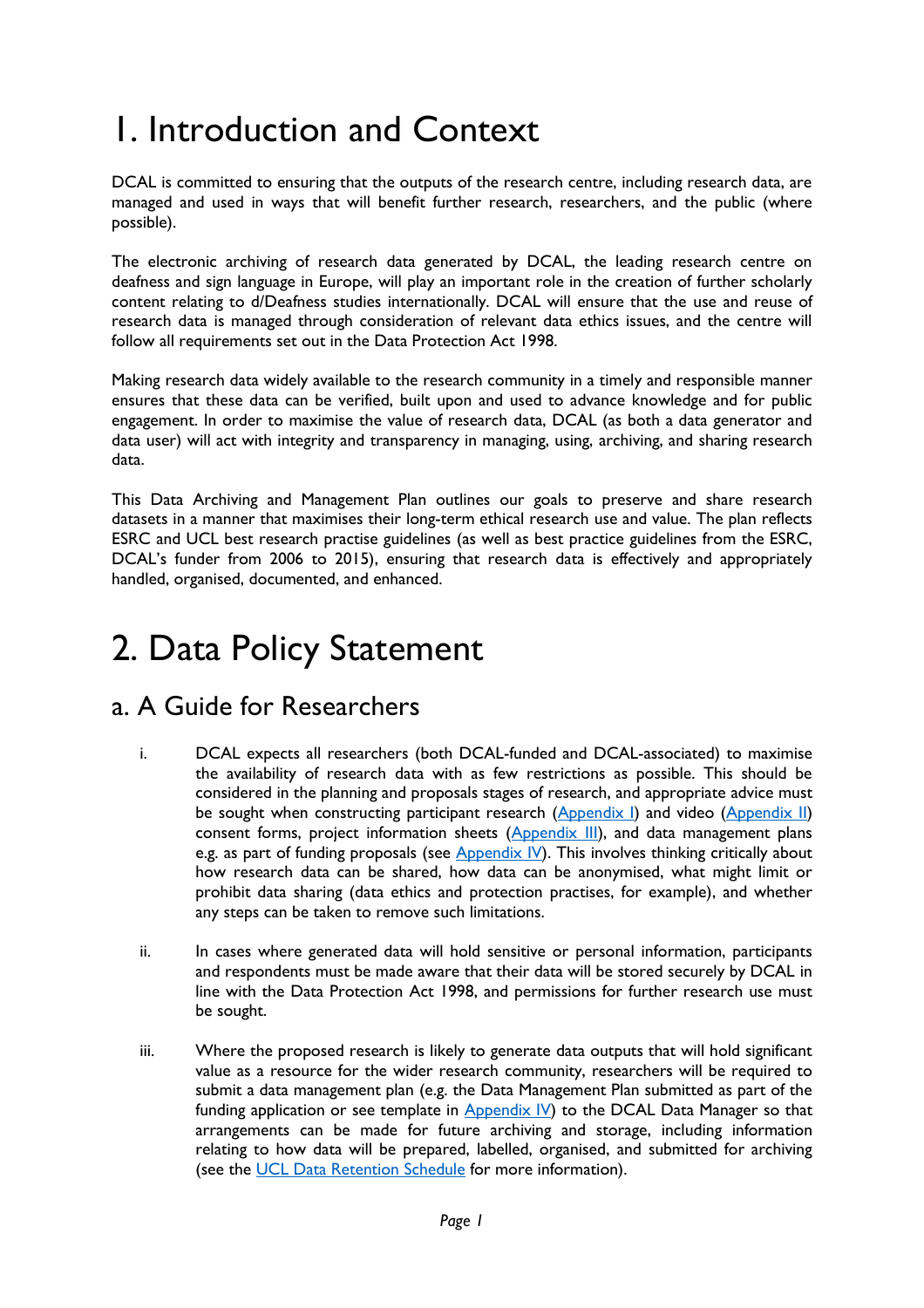- iv. When preparing research data for archiving, researchers must present and label their information in such a way that researchers outside of DCAL can clearly and basically understand the contents of the data sets without having to make contact with us; this can be made easier with additional explanatory documents such as Parts A and B of the Project Details form (see point  $3.a.viii$  and Appendices  $V1$  and  $V11$  below).
- v. All digitised data must be given to the Data Manager at the end of the project; they will then upload it to the Research Data Archive.
- vi. DCAL will:
	- review data management and sharing plans, and any costs involved,
	- work with researchers on an ongoing basis to support them in maximising the long-term value of key datasets resulting from their research,
	- foster an environment that enables researchers to maximise the value of research data, and ensure that key data is archived and managed responsibly (as set out in the DCAL Data Archiving and Digitisation Plan).
- vii. DCAL expects all users of research data to acknowledge the sources of their data and to abide by the terms and conditions under which they accessed the original data.

## 3. Archiving Overview

DCAL has a rich collection of research data which has been collected since 2005. For the purpose of meeting funder and grant requirements and regulations, relevant materials will be digitised and archived. The centre's research, funded by the ESRC, must be deposited with a responsible repository as a contractual requirement at the end of DCAL. Where time and resources allow, DCAL-associated projects will also be digitised and archived.

This document (and particularly sections  $\frac{3}{2}$  and  $\frac{4}{2}$ ) attempts to formalise DCAL's approach to the digitisation and archiving of research data and aims to address the entire lifecycle of digitised content, from selection for digitisation, to the long-term curation of digitised content.

DCAL will work with UCL Library Services to create its own 'responsible repository' – an online Research Data Archive (for existing digital collections at UCL, see http://www.ucl.ac.uk/library/digital-collections). With regard to the principles set out in this policy and the Data Protection Act 1998, the DCAL Research Data Archives which will serve to (1) store all research data and content relating to DCAL-funded projects (thus meeting ESRC submission requirements), (2) curate and archive research data and content, and make it available securely online at least to DCAL PIs and if possible other DCAL-funded researchers, (3) make research data and content available to researchers outside of DCAL for the sole purpose of further research, where copyright and ethics (consent) permit.

DCAL partners will include UCL Library Services, and others will be considered if necessary.

### a. Selection and Preparation of Content for Archiving

i. Content will be prioritised for archiving following consideration of funder requirements and deadlines. Initially, all DCAL-funded work will be digitised and archived as per requirements of ESRC funding.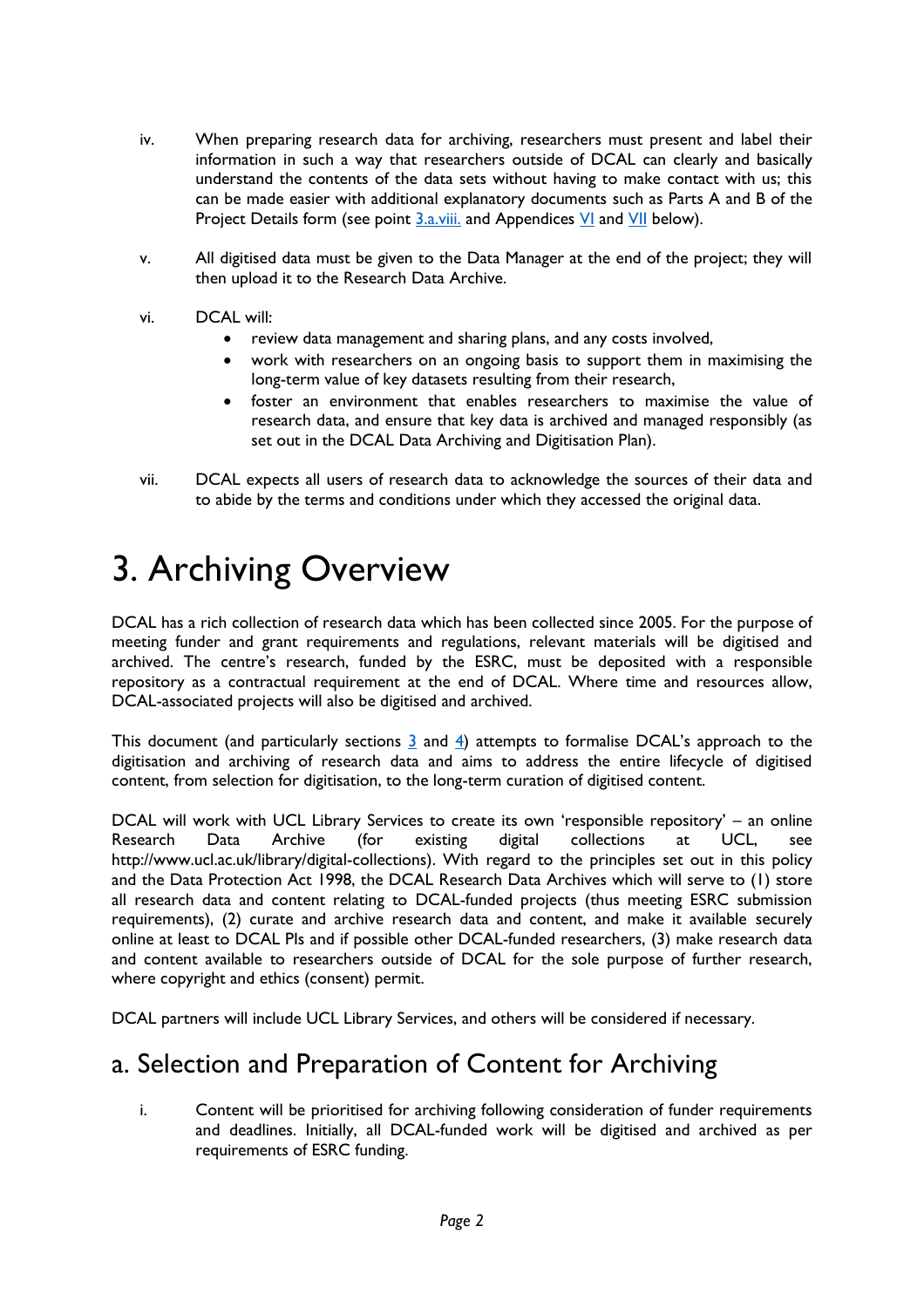- ii. Where time and resources allow, data and information from DCAL-associated programmes will also be digitised and archived. Content will be prioritised for digitisation from internal resources where there is active research being carried out within DCAL that will benefit and contribute to further research. Consultation will take place via DCAL Directors Meetings and regular contact with PIs of DCAL-associated projects, as determined by an annual DCAL Data Holdings Survey.
- iii. All data linked to research projects must be digitised. Physical data including but not limited to paper, VHS, DVDs, etc. must be digitised and uploaded to the DCAL Research Data Archive. Researchers are responsible for the digitisation of their data, but the Data Manager will be available to support this endeavour. Each format will have its own technical requirements.
- iv. Filled-in consent forms must be digitised and stored on the Research Data Archive (only the PI will have access to this). The original hard copies will be securely recycled once the digital versions are securely archived.
- v. When creating digitisation plans, it is necessary to consider what will happen to 'original' data (i.e. paper, tapes, etc.) and if and how this will be stored and conserved. In these digitisation plans, DCAL must state whether a master copy of archived data will be kept, by whom, where, and how it will be (regularly) managed.
- vi. All personal data (including video data showing participants' faces) must be archived with the appropriate access restrictions and contact information relating to how access permissions can be sought.
- vii. When compiling data for digitisation and archiving, researchers (whether they have workspace at DCAL or not) must state if they have any data, or know of any data, stored at 49 Gordon Square. **Data that is not claimed may be destroyed, particularly if it holds personal or other sensitive information that cannot be associated to any project.**
- viii. It is the responsibility of the researcher to prepare and organise their data for digitisation and archiving. The cataloguing of data and metadata must be done in such a way that researchers outside DCAL are able to clearly understand at a basic level what data is available under each project title without having to contact the centre for further clarification. See Appendices  $\frac{V}{I}$  and  $\frac{V}{I}$  for DCAL's guidelines on data organisation (including plans for folder structure, labelling, associated 'Read Me' files, etc.); these can be used when preparing data. The Data Manager will be available to support DCAL researchers with any queries relating to this.
- ix. Researchers must attach metadata to their data and data sets; DCAL follows IMDI standards (see  $\frac{4}{v}$  and Appendix V) for this.
- x. The Data Manager will be available to support both DCAL and outside researchers with any queries relating to the DCAL Research Data Archive (see Contact information).

### b. The Digitisation Process

i. The physical process of digitisation and conversion to appropriate formats should be carried out using the most cost-effective method, depending on the scale and requirements of each project. Where possible in-house facilities will be used.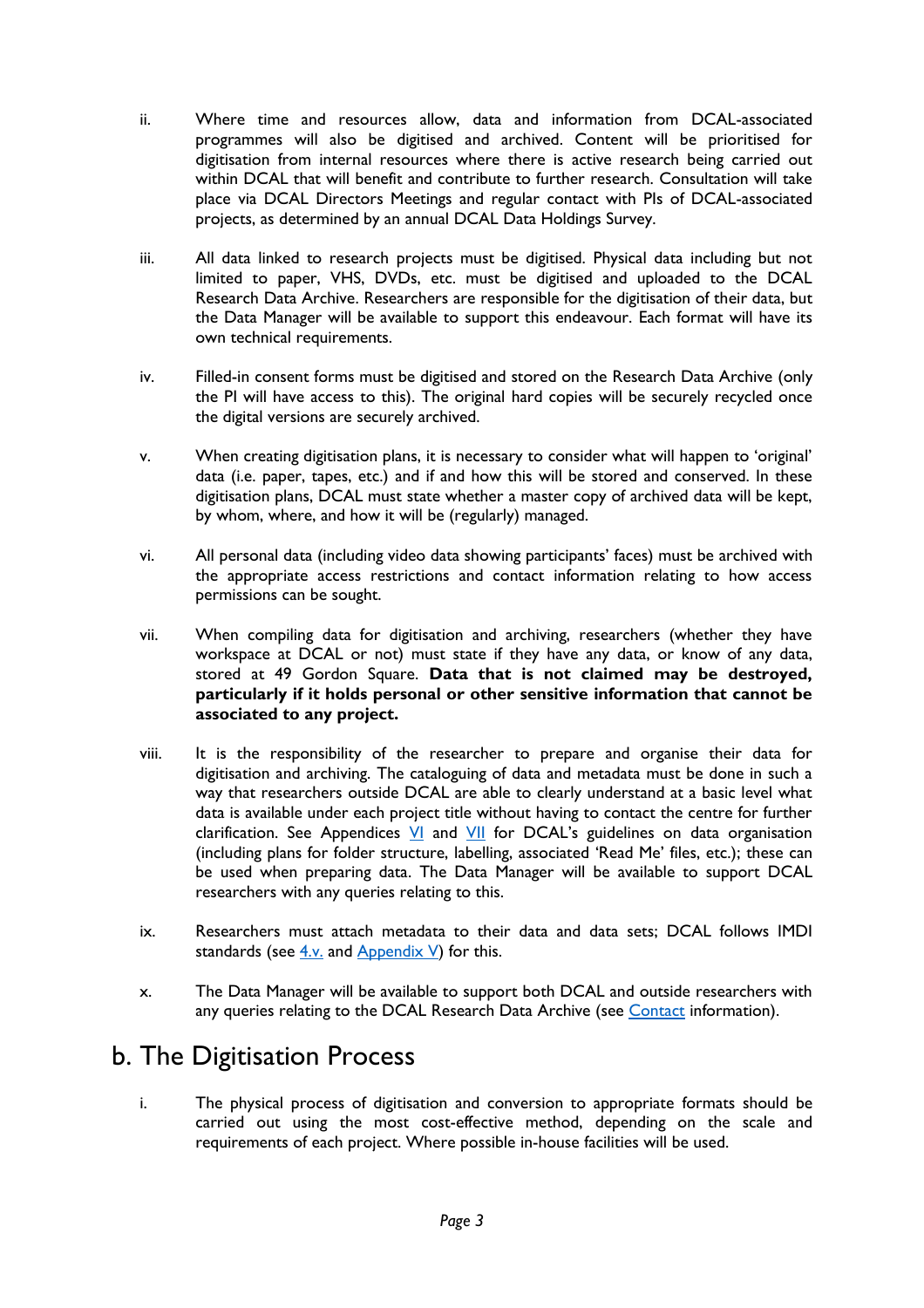- ii. The choice of format will in part be influenced by recommendations from UCL Library Services and with consideration of the Research Data Archive's storage and archiving requirements. There should be no need to digitise any item a second time for a different purpose.
- iii. Following UCL Library Services guidelines, the quality of certain data (for example video data) must be maintained where possible. Any compression of data must be carried out to a high or good quality, and the potential for the degradation and bit rot of certain files and formats must be considered. Recommended formats and settings for video will be provided by the Data Manager in relevant instances.
- iv. Appropriate administrative metadata, including technical, rights, preservation and structural metadata will be created as part of the digitisation process and associated with the digital objects, to support both access and preservation. All such metadata will be standards-based. In general, metadata will loosely follow DCAL's IMDI standards (see Appendix V).

## 4. DCAL Research Data Archive

The DCAL Research Data Archive (created through UCL Library Services) will preserve quality, assure digital preservation, and conversion/ upgrades of research data where necessary.

### a. Presenting Digitised Content Online

- i. Digitised content online should be suitable for the widest possible range of potential uses by different groups for different purposes. Due to the 'research' nature of DCAL data, the use and reuse of the centre's online materials will be limited to research use only (as outlined in the Data Protection Act 1998).
- ii. Where there are ethical limitations regarding the use and reuse of certain data, appropriate access restrictions will be imposed. DCAL Research Data Archive will attribute three levels of access to data: (1) open access and available to the public; this can be done with quantitative data (which has been anonymised) without explicit participant permission, (2) limited to researchers (who can contact the DCAL Data Manager for permission to access it),  $(3)$  restricted for use only within DCAL, and  $(4)$ locked and only accessible by project PIs, i.e. where consent forms and child data are highly restricted.
- iii. Anonymised research made publicly available on an open access basis will require that end users agree to use information for research only; this will be implemented through a terms and conditions acknowledgement which users must comply to.
- iv. High quality summaries and descriptions of data sets will be attached to each digital collection; this will assist users in understanding the quality of the DCAL research data. Where only part of a collection has been selected for digitisation or archiving, that should be made clear to users and information provided alongside the digitised content about the rest of the collection, and about related collections.
- v. Descriptive and demographic metadata conforming to DCAL's IMDI standards (see Appendix  $V$ ) - should be associated with each digitised item, wherever possible, or at least to subsets of different types of data. All digitised metadata will be made as visible as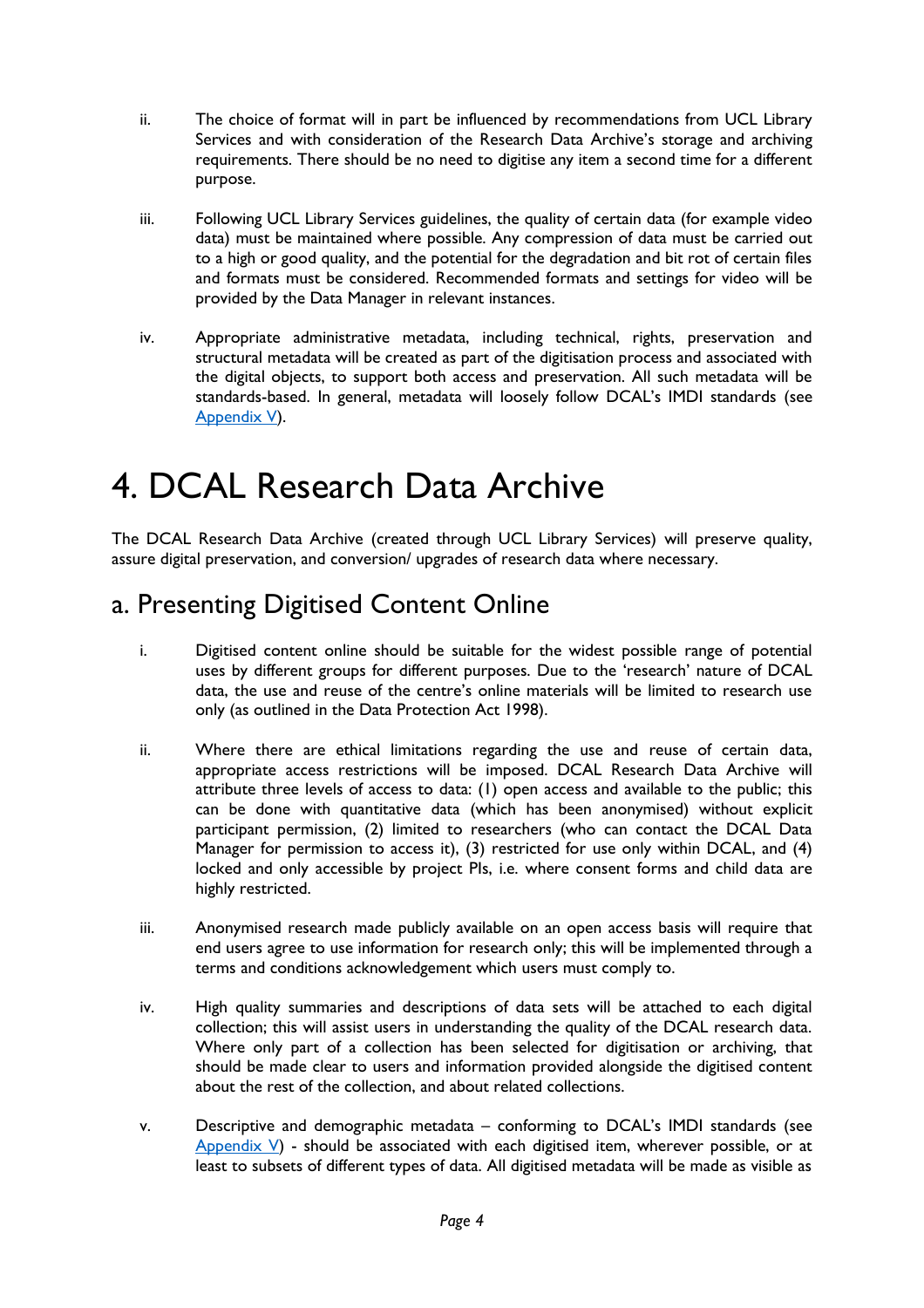possible to external search engines, the UK Data Archive, other research portals, and specialist aggregators; this will serve in making DCAL data searchable and more accessible.

- vi. Where technically possible and where resources permit, optical character recognition (OCR) should be used to make digitised text searchable; there are online OCR tools available which the Data Manager can help researchers use. Transcripts or contextual information might be needed to make the content more useable.
- vii. For researchers including digitised and electronic content in the digital collection: All digitised content online should include a clear statement of copyright, including end-user rights, and relevant terms and conditions.
- viii. Regular evaluations will be carried out of DCAL's archived content. Usage statistics, occasional user surveys, and online forms will be used to measure the amount and type of usage, and the degree of user satisfaction. That information will inform future decisions about archiving of new collections and the maintenance of existing archived collections.
- ix. DCAL's Research Data Archive will be presented online with the assistance and direction of UCL Library Services. The layout or presentation of online content will be reviewed by the Data Manager annually to ensure that information is clearly viewable and accessible.

## 5. Management

### a. Ethics and Data Protection

DCAL is committed to using and generating research following best practise guidelines as set out by the UCL Research Ethics Committee. Please see the UCL REC website (https://ethics.grad.ucl.ac.uk/procedures.php) for information relating to ethics and data protection as well as ethics information for the Division of Psychology and Language Sciences (http://www.ucl.ac.uk/pals/intranet/ethics).

If you are storing any personal data about your participants, you need to obtain a **Data Protection Registration Number** by downloading and completing the UCL Research Registration Form (Form 2) which will need to be sent to data-protection@ucl.ac.uk**. The UCL Data Protection team will provide you with the Data Protection registration number.** You will also need to have details about your research project listed on the Divisional Data Protection Holdings or the DCAL holdings. Full details about the information you must provide can be found at: https://www.ucl.ac.uk/pals/intranet/ethics/data-protection

### b. Risk Assessment Guidance

Please see the UCL Division of Psychology and Language Sciences Risk Assessment Guidance: https://www.ucl.ac.uk/pals/intranet/ethics/risk-assessment (Password Protected for Divisional staff)

### c. Costs

Future costing plans must be made when research data is added to the Research Data Archive. I.e. expansion of server space with UCL Library Services is £800 per ITB (July 2015).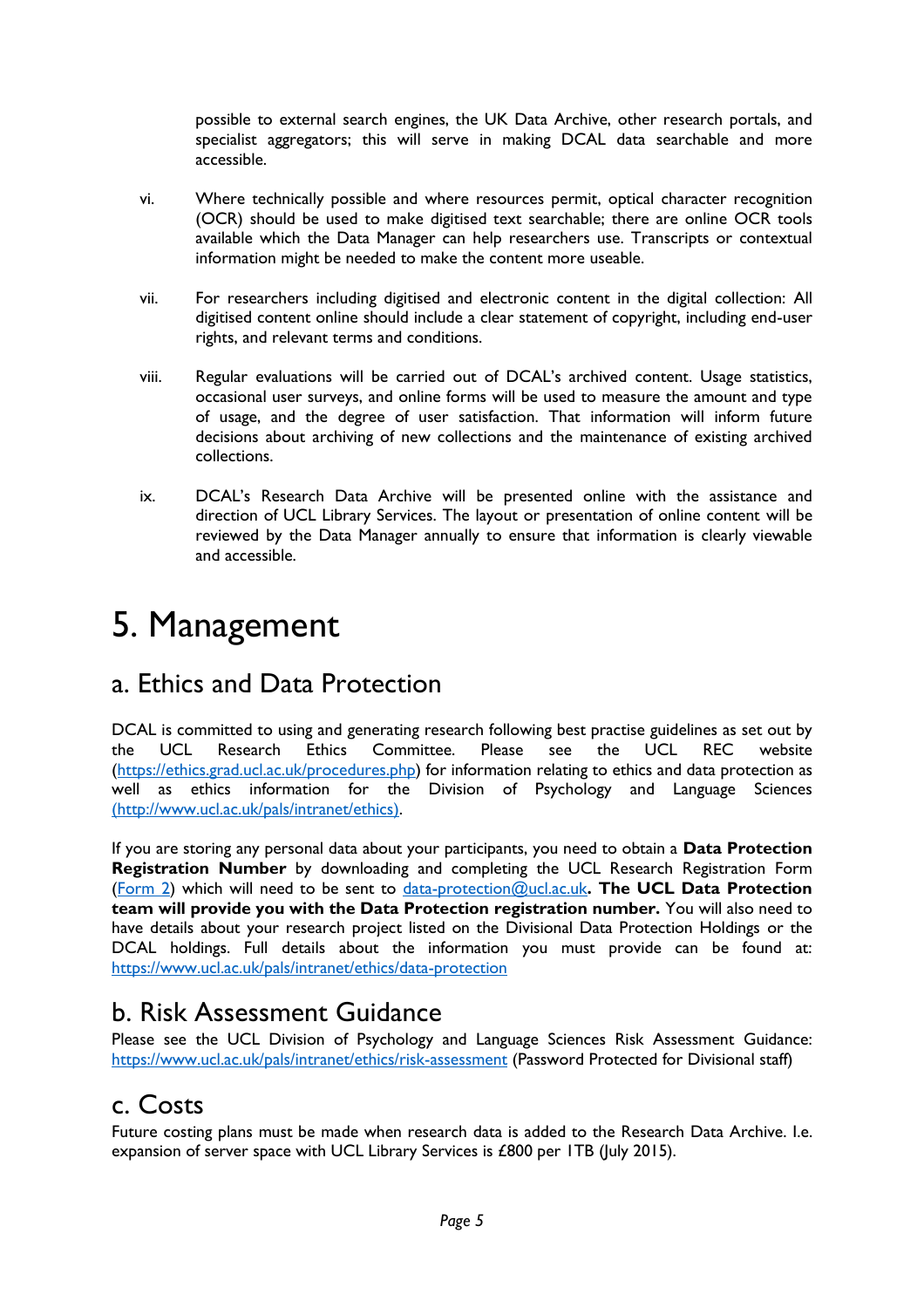### d. Long-term Digital Curation

- i. All digital material created, owned, or managed by DCAL, will be digitally curated (where data protection laws permit) wherever it is judged to be of sufficiently lasting value under the DCAL Research Data Archive. This will incorporate digital preservation planning to ensure long-term accessibility of the content.
- ii. DCAL will not guarantee to retain all its digitally-curated content indefinitely and unreflectingly (this is also in line with the UCL Retention Schedule). Material which is judged to have outlived its use, and to have little archival value, will be discarded.
- iii. Where data protection laws permit, DCAL will encourage managed approaches to the curation of digital resources by other UCL departments, and will be pleased to advise other UCL departments on the curation of their digital assets.

## 6. Data Destruction

DCAL follows UCL Information Services' (1) Secure Disposal Guidelines and (2) Information Security Policy, which can be found at the following addresses:

- **(1) Secure Disposal Guidelines**  https://www.ucl.ac.uk/informationsecurity/itsecurity/knowledgebase/securitybaselines/secure disposal guidelines
- **(2) Information Security Policy** https://www.ucl.ac.uk/informationsecurity/policy

At present neither of these documents describe Solid State Hard Drives; these cannot be wiped so need to be destroyed.

Secure shredding and disposal of electronic media can be arranged through Estates; the contact details can be found here: http://wwws-e.ucl.ac.uk/estates/waste/non-hazardous/confidential/

## 7. Review

This Data Archiving Policy will be revised every two years by the DCAL Data Manager.

Roles for the Data Manager:

- Annually review this Data Archiving Policy and update changes to information, hyperlinks, etc.
- Annually review and amend (as necessary) the DCAL Data Holdings Survey (3.a.ii).
- Annually review and amend (as necessary) the layout or presentation of online content, including the DCAL website and Research Data Archive.
- Review the UCL Research Data Policy every three years to check for amendments or updates – particularly relevant for data re-use and distribution information.
- Every five years review data retention policies.

## 8. Useful Links

• UCL Data Protection: https://www.ucl.ac.uk/informationsecurity/policy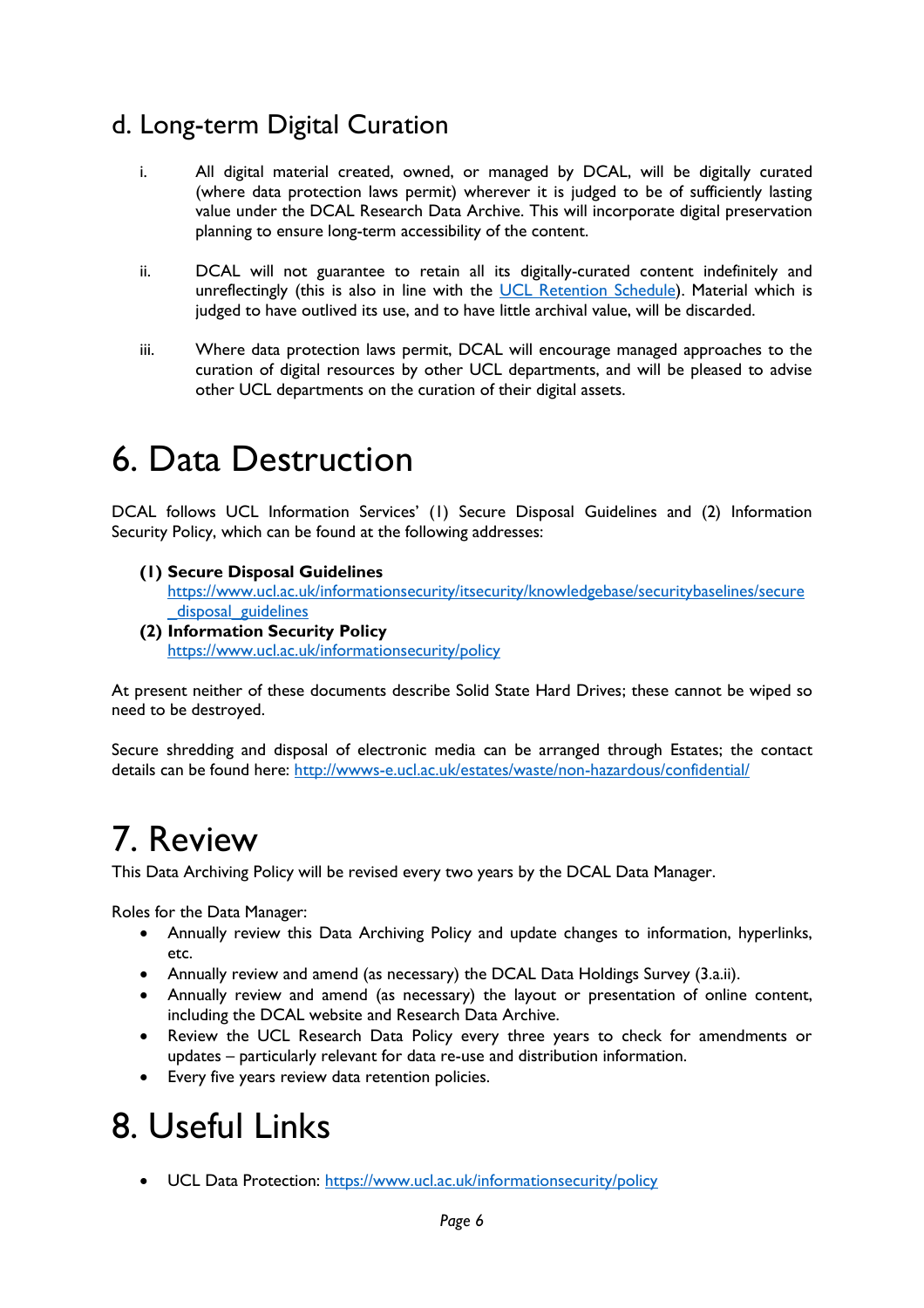- UCL Research Data Policy: http://www.ucl.ac.uk/isd/services/researchit/documents/uclresearchdatapolicy.pdf
- UCL Research Registration form: https://www.ucl.ac.uk/finance/legal-insurance/dp-foi
- UCL Retention Schedule: http://www.ucl.ac.uk/library/docs/retention-schedule.pdf
- UCL Research Ethics Committee: https://ethics.grad.ucl.ac.uk/procedures.php
- Division of Psychology and Language Sciences: http://www.ucl.ac.uk/pals/intranet/ethics

## 9. Contact

DCAL Data Manager 49 Gordon Square London, WC1H 0PD

Email: dcaldata@ucl.ac.uk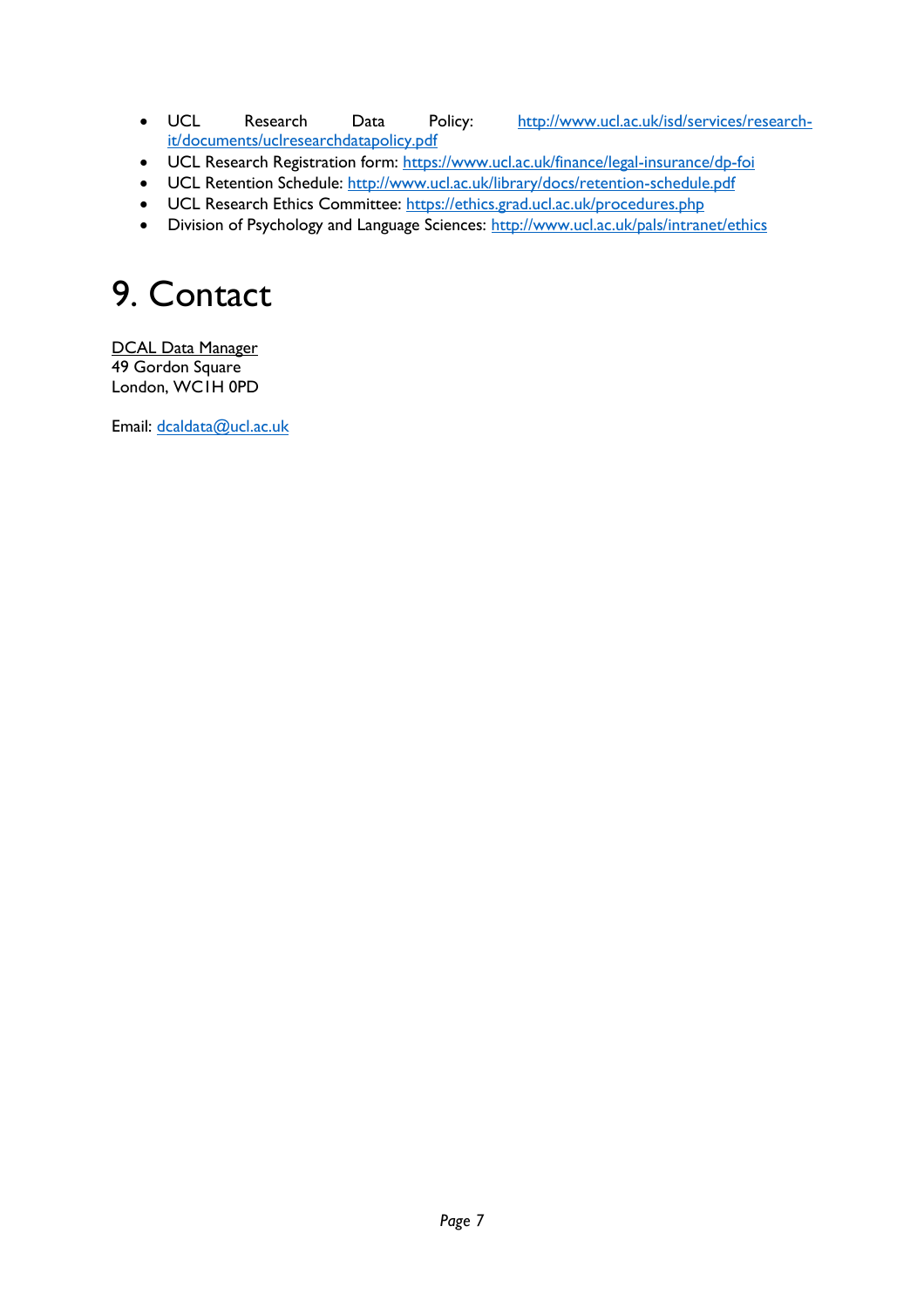## 10. Appendices Appendix 1: Research Consent Form Template

| mm<br><b>DIVISION OF PSYCHOLOGY AND LANGUAGE SCIENCES</b>                                                                                                                                                                                                                                                                                                                                                                                                                                                                                                                                                                                                                                                                                                                                                                                                                                                                                                                                                                                          |  |  |  |
|----------------------------------------------------------------------------------------------------------------------------------------------------------------------------------------------------------------------------------------------------------------------------------------------------------------------------------------------------------------------------------------------------------------------------------------------------------------------------------------------------------------------------------------------------------------------------------------------------------------------------------------------------------------------------------------------------------------------------------------------------------------------------------------------------------------------------------------------------------------------------------------------------------------------------------------------------------------------------------------------------------------------------------------------------|--|--|--|
| <b>Informed Consent Form for Participants in Research Studies</b>                                                                                                                                                                                                                                                                                                                                                                                                                                                                                                                                                                                                                                                                                                                                                                                                                                                                                                                                                                                  |  |  |  |
| This form is to be completed independently by the participant after reading the Information Sheet and having<br>listened to (or seen in BSL) an explanation about the research.                                                                                                                                                                                                                                                                                                                                                                                                                                                                                                                                                                                                                                                                                                                                                                                                                                                                    |  |  |  |
| Title of project: <b>XXXXXXXXXX</b> (corresponding to title of ethics application)<br>Specific study: <b>XXXXXXXXXXX</b>                                                                                                                                                                                                                                                                                                                                                                                                                                                                                                                                                                                                                                                                                                                                                                                                                                                                                                                           |  |  |  |
| This study has been approved by the UCL Research Ethics Committee, Project ID XXXXXX<br>PI:<br><b>PI</b> name                                                                                                                                                                                                                                                                                                                                                                                                                                                                                                                                                                                                                                                                                                                                                                                                                                                                                                                                      |  |  |  |
| <b>PI</b> address                                                                                                                                                                                                                                                                                                                                                                                                                                                                                                                                                                                                                                                                                                                                                                                                                                                                                                                                                                                                                                  |  |  |  |
| <b>PI</b> email addresss<br>Pl telephone number                                                                                                                                                                                                                                                                                                                                                                                                                                                                                                                                                                                                                                                                                                                                                                                                                                                                                                                                                                                                    |  |  |  |
| Experimenter:                                                                                                                                                                                                                                                                                                                                                                                                                                                                                                                                                                                                                                                                                                                                                                                                                                                                                                                                                                                                                                      |  |  |  |
| <b>NAME</b><br><b>EMAIL</b><br>Tel XXXXXX                                                                                                                                                                                                                                                                                                                                                                                                                                                                                                                                                                                                                                                                                                                                                                                                                                                                                                                                                                                                          |  |  |  |
| <b>Participant's Statement</b>                                                                                                                                                                                                                                                                                                                                                                                                                                                                                                                                                                                                                                                                                                                                                                                                                                                                                                                                                                                                                     |  |  |  |
|                                                                                                                                                                                                                                                                                                                                                                                                                                                                                                                                                                                                                                                                                                                                                                                                                                                                                                                                                                                                                                                    |  |  |  |
| I have read the information sheet and the project has been explained to me orally / in BSL<br>٠<br>I have had the opportunity to ask questions and discuss the study<br>I have received satisfactory answers to all my questions or have been advised of an individual to contact for answers to<br>$\bullet$<br>pertinent questions about the research and my rights as a participant and whom to contact in the event of a research-<br>related injury<br>Some of my personal details may be passed to UCL for administration purposes<br>Research data from this project will be archived securely by UCL<br>I understand that I am free to withdraw from the study without penalty if I so wish<br>I consent to the processing of my personal information for the purposes of this study only and that it will not be used for<br>any other purpose<br>I understand that such information will be treated as strictly confidential and handled in accordance with the provisions of<br>the Data Protection Act 1998 and UCL Retention Schedule |  |  |  |
| **I understand that my responses will be video-recorded and I have completed the separate video consent form <sup>**</sup><br>Research data from this project may be re-used for other research in accordance with the UCL Research Data Policy and<br>UCL Staff IPR Policy. (Please tick here if you do not want your research data to be used in this way)                                                                                                                                                                                                                                                                                                                                                                                                                                                                                                                                                                                                                                                                                       |  |  |  |
| Signed:<br>Date:                                                                                                                                                                                                                                                                                                                                                                                                                                                                                                                                                                                                                                                                                                                                                                                                                                                                                                                                                                                                                                   |  |  |  |
| <b>Investigator's Statement</b>                                                                                                                                                                                                                                                                                                                                                                                                                                                                                                                                                                                                                                                                                                                                                                                                                                                                                                                                                                                                                    |  |  |  |
| to the participant and outlined any reasonably foreseeable risks or benefits (where applicable). I have invited this participant to be<br>included in the DCAL Participant Database if they are not already in it.                                                                                                                                                                                                                                                                                                                                                                                                                                                                                                                                                                                                                                                                                                                                                                                                                                 |  |  |  |
| Signed:<br>Date:                                                                                                                                                                                                                                                                                                                                                                                                                                                                                                                                                                                                                                                                                                                                                                                                                                                                                                                                                                                                                                   |  |  |  |
|                                                                                                                                                                                                                                                                                                                                                                                                                                                                                                                                                                                                                                                                                                                                                                                                                                                                                                                                                                                                                                                    |  |  |  |

\* Remove if no course credit is being offered

\*\* Remove if no video recording is involved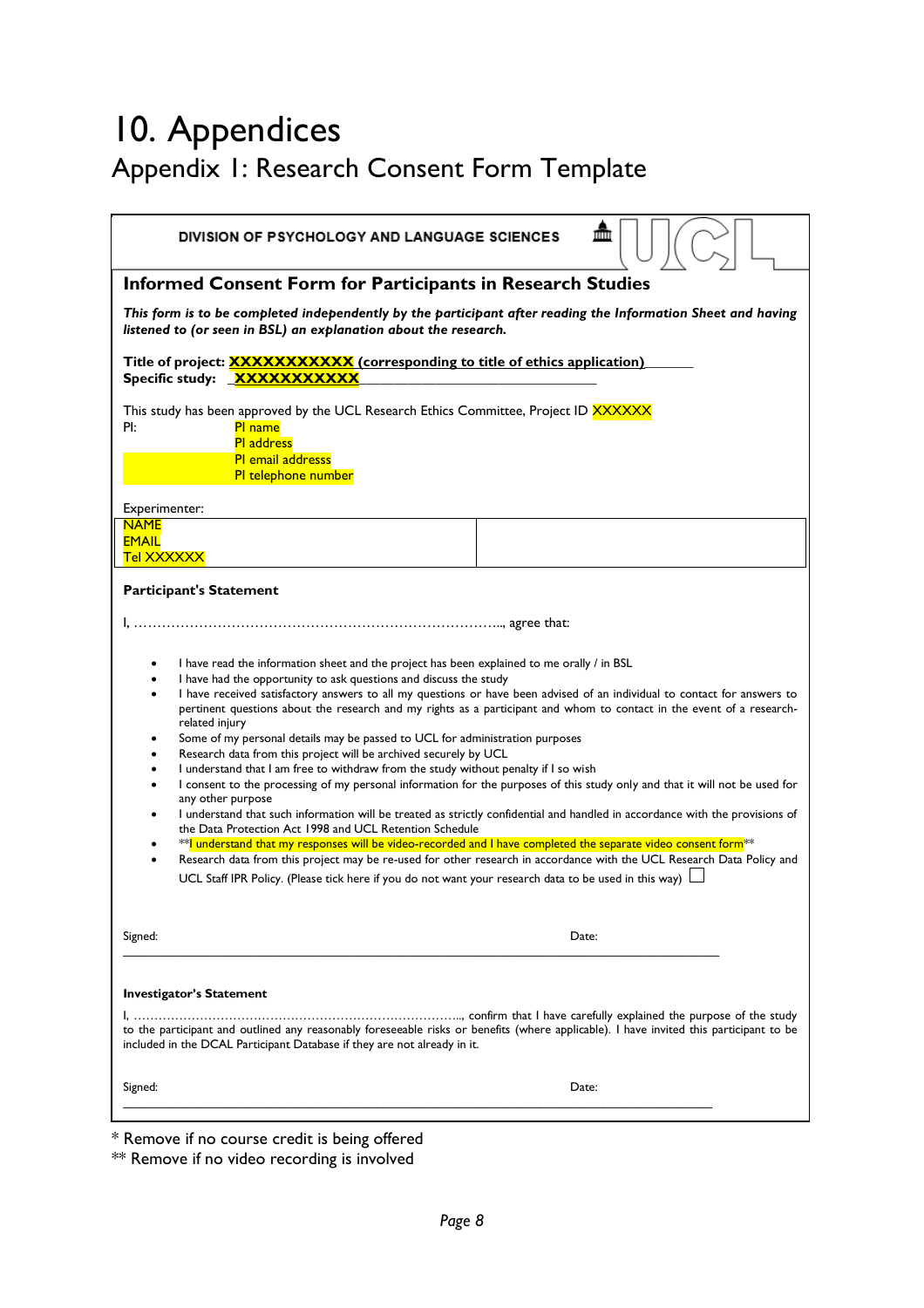## Appendix II: Video Consent Form Template

|                                                                                   | <b>DIVISION OF PSYCHOLOGY AND LANGUAGE SCIENCES</b>                                                                                                                                                                                                                                                                                                                                                                                                                                                                                                                                                                             |                | min        |   |                                 |   |
|-----------------------------------------------------------------------------------|---------------------------------------------------------------------------------------------------------------------------------------------------------------------------------------------------------------------------------------------------------------------------------------------------------------------------------------------------------------------------------------------------------------------------------------------------------------------------------------------------------------------------------------------------------------------------------------------------------------------------------|----------------|------------|---|---------------------------------|---|
|                                                                                   | Video Consent Form for Participants in Research Studies                                                                                                                                                                                                                                                                                                                                                                                                                                                                                                                                                                         |                |            |   |                                 |   |
|                                                                                   | This form is to be completed independently by the participant after reading the Information Sheet and having listened to (or seen in BSL) an<br>explanation about the research.                                                                                                                                                                                                                                                                                                                                                                                                                                                 |                |            |   |                                 |   |
|                                                                                   | Title of project: <b>XXXXXXXXXXX</b> (corresponding to title of ethics application)<br>Specific study: <b>XXXXXXXXXXX</b><br>(insert experimenter name and contact info here).<br><b>Experimenter:</b>                                                                                                                                                                                                                                                                                                                                                                                                                          |                |            |   |                                 |   |
|                                                                                   | Your responses will be video-recorded in the course of this study. We will label all data with identifying numbers<br>rather than your name or any other information associated with your identity. However, because face information is<br>important in BSL and in face-to-face communication, it may not be possible to fully conceal your identity. Therefore<br>we will seek your specific consent for the different possible uses of still images or video clips from which you might be<br>recognised. We will only use your still or video images in those circumstances for which you have explicitly given<br>consent. |                |            |   |                                 |   |
|                                                                                   | Please mark "YES" if you give permission for us to use images or brief clips from your video data for a particular<br>purpose, "NO" if you do not give permission.                                                                                                                                                                                                                                                                                                                                                                                                                                                              |                |            |   |                                 |   |
|                                                                                   |                                                                                                                                                                                                                                                                                                                                                                                                                                                                                                                                                                                                                                 |                | use?       |   | Do you give permission for this |   |
| Ι.                                                                                | Processing and analysis of your responses by project research<br>staff                                                                                                                                                                                                                                                                                                                                                                                                                                                                                                                                                          |                | YES        |   | NO                              | П |
|                                                                                   | All of the following uses are strictly optional and will not affect your<br>participation in this study. Please feel free to respond "NO" for any reason.<br>You do not need to provide any explanation to the researcher.                                                                                                                                                                                                                                                                                                                                                                                                      |                |            |   |                                 |   |
| 2.                                                                                | Presentations at academic research conferences                                                                                                                                                                                                                                                                                                                                                                                                                                                                                                                                                                                  |                | <b>YES</b> | П | NO.                             | П |
| 3.                                                                                | Academic publications reporting the results of these studies, including<br>journal articles, book chapters, technical reports, reports to funding<br>bodies                                                                                                                                                                                                                                                                                                                                                                                                                                                                     |                | <b>YES</b> | п | NO                              | П |
| 4.                                                                                | Educational uses in classroom settings to demonstrate the research<br>methods and/or outcomes                                                                                                                                                                                                                                                                                                                                                                                                                                                                                                                                   |                | <b>YES</b> |   | NO                              | П |
| 5.                                                                                | Media reports of the research:<br>a. Print                                                                                                                                                                                                                                                                                                                                                                                                                                                                                                                                                                                      |                | <b>YES</b> |   | NO.                             |   |
|                                                                                   | b. Television                                                                                                                                                                                                                                                                                                                                                                                                                                                                                                                                                                                                                   |                | <b>YES</b> | □ | NO.                             | □ |
|                                                                                   | c. Internet                                                                                                                                                                                                                                                                                                                                                                                                                                                                                                                                                                                                                     |                | <b>YES</b> | П | NO.                             | П |
| 6.                                                                                | relations:<br>presentations<br>of<br>the<br>Community<br>groups/organisations within the Deaf community                                                                                                                                                                                                                                                                                                                                                                                                                                                                                                                         | research<br>to | <b>YES</b> | п | NO.                             | □ |
| 7.                                                                                | Presentations where video recording or photography is allowed which<br>could then appear publicly $-$ e.g. the Internet.                                                                                                                                                                                                                                                                                                                                                                                                                                                                                                        |                | <b>YES</b> | П | NO.                             | □ |
| 8.                                                                                | Other [Any "other" must be precisely specified by experimenter here]                                                                                                                                                                                                                                                                                                                                                                                                                                                                                                                                                            |                | <b>YES</b> | П | NO.                             | □ |
| Please note any additional concerns or restrictions on the reverse of this sheet. |                                                                                                                                                                                                                                                                                                                                                                                                                                                                                                                                                                                                                                 |                |            |   |                                 |   |
|                                                                                   |                                                                                                                                                                                                                                                                                                                                                                                                                                                                                                                                                                                                                                 |                |            |   |                                 |   |
|                                                                                   |                                                                                                                                                                                                                                                                                                                                                                                                                                                                                                                                                                                                                                 |                |            |   |                                 |   |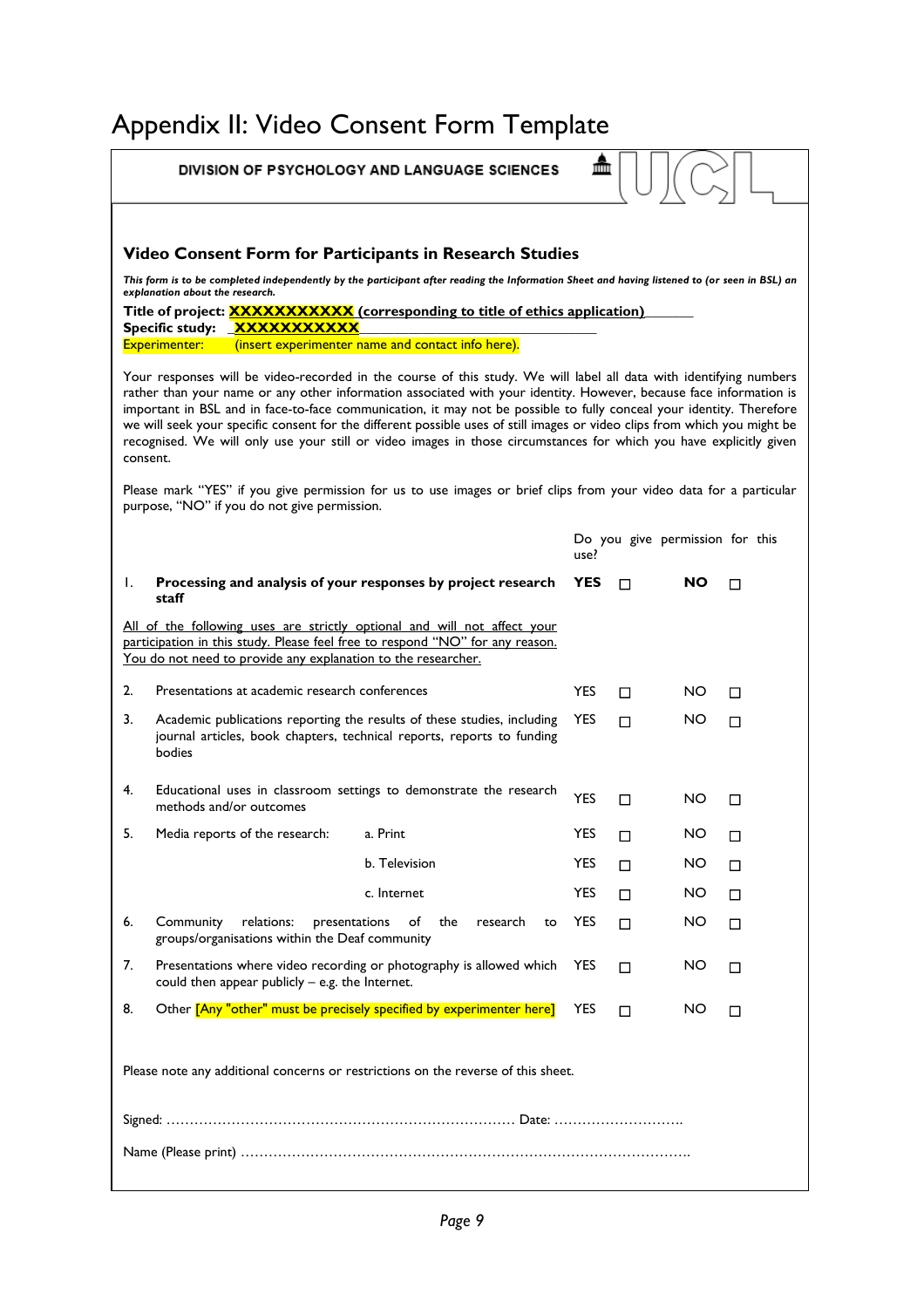### Appendix III: Information Sheet Template

| m<br>DIVISION OF PSYCHOLOGY AND LANGUAGE SCIENCES                                                                                                                                                                                                                                                                                                                                                                        |  |  |  |  |
|--------------------------------------------------------------------------------------------------------------------------------------------------------------------------------------------------------------------------------------------------------------------------------------------------------------------------------------------------------------------------------------------------------------------------|--|--|--|--|
|                                                                                                                                                                                                                                                                                                                                                                                                                          |  |  |  |  |
| <b>Information Sheet for Participants in Research Studies</b>                                                                                                                                                                                                                                                                                                                                                            |  |  |  |  |
| You will be given a copy of this information sheet.                                                                                                                                                                                                                                                                                                                                                                      |  |  |  |  |
| Title of project: <b>XXXXXXXXXXX</b> (corresponding to title of ethics application)<br>Specific study: XXXXXXXXXXX                                                                                                                                                                                                                                                                                                       |  |  |  |  |
| This study has been approved by the UCL Research Ethics Committee, Project ID XXXXXX<br>PI:<br><b>PI</b> name                                                                                                                                                                                                                                                                                                            |  |  |  |  |
| <b>PI</b> address<br><b>PI</b> email addresss                                                                                                                                                                                                                                                                                                                                                                            |  |  |  |  |
| PI telephone number                                                                                                                                                                                                                                                                                                                                                                                                      |  |  |  |  |
| Experimenter:<br><b>NAME</b>                                                                                                                                                                                                                                                                                                                                                                                             |  |  |  |  |
| <b>EMAIL</b><br>Tel XXXXXX                                                                                                                                                                                                                                                                                                                                                                                               |  |  |  |  |
| We would like to invite you to participate in this research project. You should only participate if you want to; choosing not to take<br>part will not disadvantage you in any way. Before you decide whether you want to take part, please read the following information<br>carefully and discuss it with others if you wish. Ask us if there is anything that is not clear or you would like more information.        |  |  |  |  |
| *In this study, we are interested in your judgements about BSL sentences. Twenty (20) participants will take part in the experiment.<br>All participants are being recruited through the DCAL Participant Database                                                                                                                                                                                                       |  |  |  |  |
| In this experiment we are interested to see what aspects of acceptable vs unacceptable sentences in British Sign Language can be<br>detected by people who do not know any BSL. You will see video clips showing BSL sentences. You will be asked to judge if you feel<br>the sentence is "right" or not. Full instructions will be provided orally and in writing.                                                      |  |  |  |  |
| You will be given some practice sentences at the beginning, and you may ask us any questions before you begin the task. The task<br>should take about 30 minutes to finish. There will be practice sentences and then 4 blocks of sentences, with a break in between<br>each block.                                                                                                                                      |  |  |  |  |
| In addition to the BSL Sentence Judgement Task, there is also a screening test for visual-spatial skills. The reason we give the<br>screening test is so that we can report in a research paper that participants all had similar or different visual-spatial skills. <sup>*</sup>                                                                                                                                       |  |  |  |  |
| Your responses will be coded by an identifying code, and not associated to your identity. We may ask you to provide contact details<br>to participate in future related studies, but this contact information will be kept separate from your data.                                                                                                                                                                      |  |  |  |  |
| There are no known risks associated with participation in this experiment. Because there are no known benefits associated with<br>*participation, you will be paid £X as compensation for your time (estimated XX minutes, at a rate of £**£X per hour).)*.                                                                                                                                                              |  |  |  |  |
| It is up to you to decide whether or not to take part. If you choose not to participate, you won't incur any penalties or lose any<br>benefits to which you might have been entitled. However, if you do decide to take part, you will be given this information sheet to<br>keep and asked to sign a consent form. Even after agreeing to take part, you can still withdraw at any time and without<br>giving a reason. |  |  |  |  |
| All data will be collected, stored and/ or reused in accordance with the Data Protection Act 1998, UCL Retention Schedule, UCL<br>Research Data Policy, and UCL Staff IPR Policy.                                                                                                                                                                                                                                        |  |  |  |  |
| Following your participation in the study, we will provide you with further information regarding the specifics of the study, and you<br>may contact the experimenters if you desire more information <b>Specific experimenter name and contact information here</b> , or PI<br>who is supervising these studies, PI email address).                                                                                     |  |  |  |  |
| *Replace as appropriate.                                                                                                                                                                                                                                                                                                                                                                                                 |  |  |  |  |

\*\* For current DCAL rates, see DCAL staff pages. For student projects see handbook on Moodle for the specific degree programme.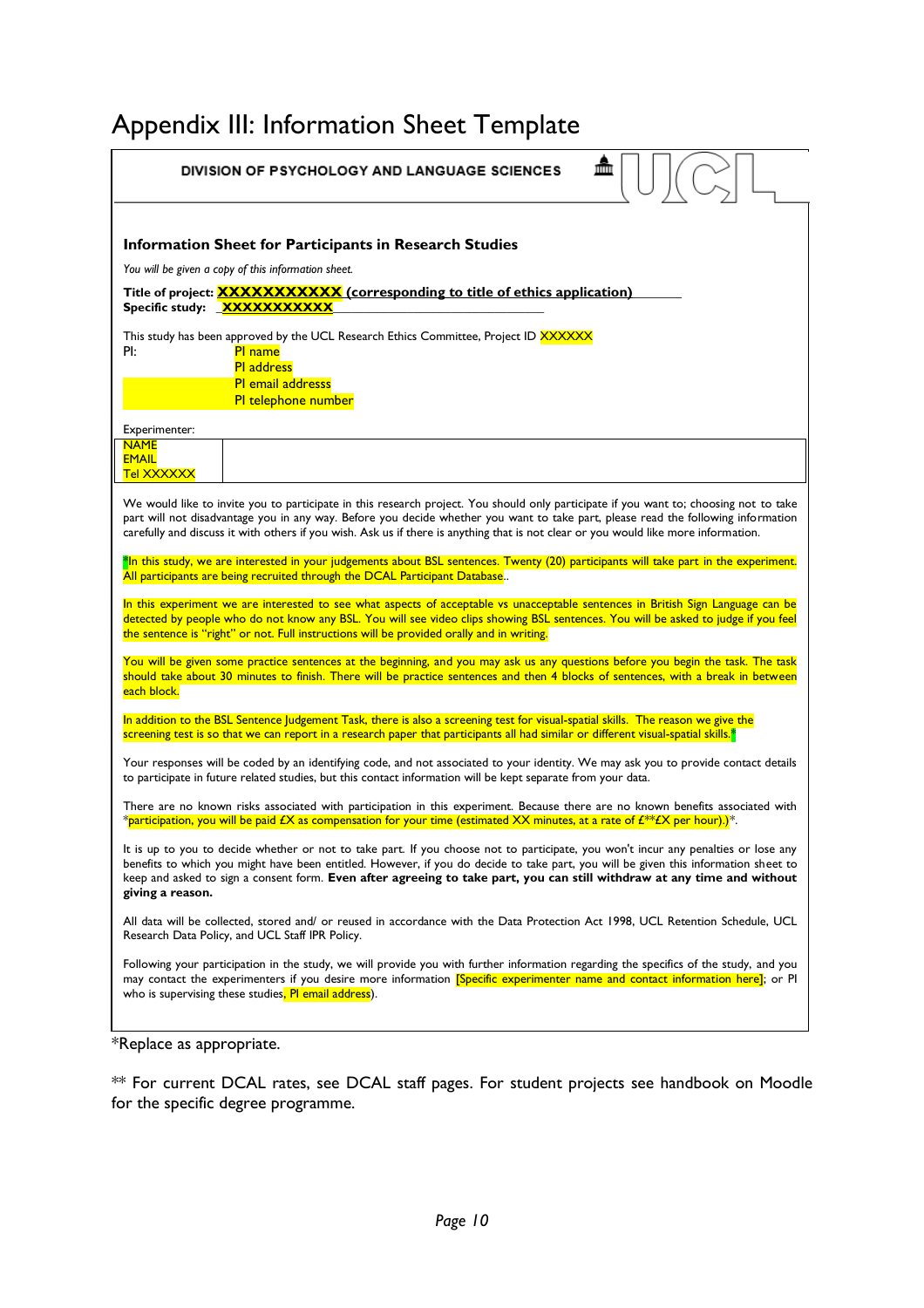### Appendix IV: Data Management Plan Template

The Data Management Plan has been created following guidelines from the Digital Curation Centre, **Please cite as**: DCC. (2013). *Checklist for a Data Management Plan.* v.4.0. Edinburgh: Digital Curation Centre. Available online: http://www.dcc.ac.uk/resources/data-management-plans. Available online: http://www.dcc.ac.uk/resources/data-management-plans. This template is recommended in the planning stages, e.g. in preparation of your Data Management Plan for submission with a RCUK research grant proposal.

For the official form, or examples of completed DMPs, please contact the Data Manager.

| <b>Administrative Data</b>                        |                                                                                                                                                                                                        |  |  |
|---------------------------------------------------|--------------------------------------------------------------------------------------------------------------------------------------------------------------------------------------------------------|--|--|
| ID                                                | A pertinent ID as determined by the funder and/or institution.                                                                                                                                         |  |  |
| Funder                                            | State research funder if relevant                                                                                                                                                                      |  |  |
| <b>Grant Reference Number</b>                     | Enter grant reference number if applicable [POST-AWARD DMPs ONLY]                                                                                                                                      |  |  |
| Project Name                                      | If this project is funded, state the name exactly as in the grant proposal.                                                                                                                            |  |  |
| Unique Identifier for Project                     | E.g. the unique identifier for the BSL Corpus Project is "BSLCP".                                                                                                                                      |  |  |
| Project Description                               | Questions to consider:<br>What is the nature of your research project?<br>$\bullet$                                                                                                                    |  |  |
|                                                   | What research questions are you addressing?<br>٠                                                                                                                                                       |  |  |
|                                                   | For what purpose are the data being collected or created?                                                                                                                                              |  |  |
|                                                   | Guidance:                                                                                                                                                                                              |  |  |
|                                                   | Briefly summarise the type of study (or studies) to help others understand the purposes for which                                                                                                      |  |  |
|                                                   | the data are being collected or created.                                                                                                                                                               |  |  |
| PI / Researcher<br>PI/ Researcher Contact Details | Name of Principal Investigator(s) or main researcher(s) on the project.                                                                                                                                |  |  |
| PI / Researcher ID                                | Email address, address, and telephone number                                                                                                                                                           |  |  |
|                                                   | E.g. ORCID http://orcid.org/                                                                                                                                                                           |  |  |
| Project Data Contact<br>Date of First Version     | Name (if different to above), telephone and email contact details<br>Date the first version of the DMP was completed                                                                                   |  |  |
| Date of Last Update                               | Date the DMP was last changed                                                                                                                                                                          |  |  |
| <b>Related Policies</b>                           | <b>Questions to consider:</b><br>Are there any existing procedures that you will base your<br>$\bullet$                                                                                                |  |  |
|                                                   | approach on?                                                                                                                                                                                           |  |  |
|                                                   | Does your department/group have data management guidelines?<br>٠                                                                                                                                       |  |  |
|                                                   | Does your institution have a data protection or security policy                                                                                                                                        |  |  |
|                                                   | that you will follow?                                                                                                                                                                                  |  |  |
|                                                   | Does your institution have a Research Data Management (RDM)                                                                                                                                            |  |  |
|                                                   | policy?                                                                                                                                                                                                |  |  |
|                                                   | Does your funder have a Research Data Management policy?                                                                                                                                               |  |  |
|                                                   | Are there any formal standards that you will adopt?                                                                                                                                                    |  |  |
|                                                   | Guidance:                                                                                                                                                                                              |  |  |
|                                                   | List any other relevant funder, institutional, departmental or group policies on data management,<br>data sharing and data security. Some of the information you give in the remainder of the DMP will |  |  |
|                                                   | be determined by the content of other policies. If so, point/link to them here.                                                                                                                        |  |  |
| <b>Data Collection</b>                            |                                                                                                                                                                                                        |  |  |
|                                                   | This section of the Data Management Plan covers overarching issues concerning data management. Its concerns all qualitative and                                                                        |  |  |
|                                                   | quantitative data generated by the project. Before completing the section please read the DCAL Data Archiving and Management Plan.                                                                     |  |  |
| What data will you collect or                     | <b>Questions to consider:</b><br>What type, format and volume of data?<br>$\bullet$                                                                                                                    |  |  |
| create?                                           | Do your chosen formats and software enable sharing and long-<br>٠                                                                                                                                      |  |  |
|                                                   | term access to the data?                                                                                                                                                                               |  |  |
|                                                   | State clearly any access issues.<br>٠                                                                                                                                                                  |  |  |
|                                                   | Are there any existing data that you can reuse?<br>٠<br>Guidance:                                                                                                                                      |  |  |
|                                                   | Give a brief description of the data, including any existing data or third-party sources that will be                                                                                                  |  |  |
|                                                   | used, in each case noting its content, type and coverage. Outline and justify your choice of format                                                                                                    |  |  |
|                                                   | and consider the implications of data format and data volumes in terms of storage, backup and                                                                                                          |  |  |
|                                                   | access.                                                                                                                                                                                                |  |  |
| How will the data be collected or                 | <b>Questions to consider:</b><br>What standards or methodologies will you use?                                                                                                                         |  |  |
| created?                                          | How will you structure and name your folders and files?                                                                                                                                                |  |  |
|                                                   | How will you handle versioning?                                                                                                                                                                        |  |  |
|                                                   | What quality assurance processes will you adopt?                                                                                                                                                       |  |  |
|                                                   | Guidance:                                                                                                                                                                                              |  |  |
|                                                   | Outline how the data will be collected/created and which community data standards (if any) will be                                                                                                     |  |  |
|                                                   | used. Consider how the data will be organised during the project, mentioning for example naming<br>conventions, version control and folder structures. Explain how the consistency and quality of data |  |  |
|                                                   | collection will be controlled and documented. This may include processes such as calibration,                                                                                                          |  |  |
|                                                   | repeat samples or measurements, standardised data capture or recording, data entry validation,                                                                                                         |  |  |
|                                                   | peer review of data or representation with controlled vocabularies.                                                                                                                                    |  |  |
| <b>Documentation and Metadata</b>                 |                                                                                                                                                                                                        |  |  |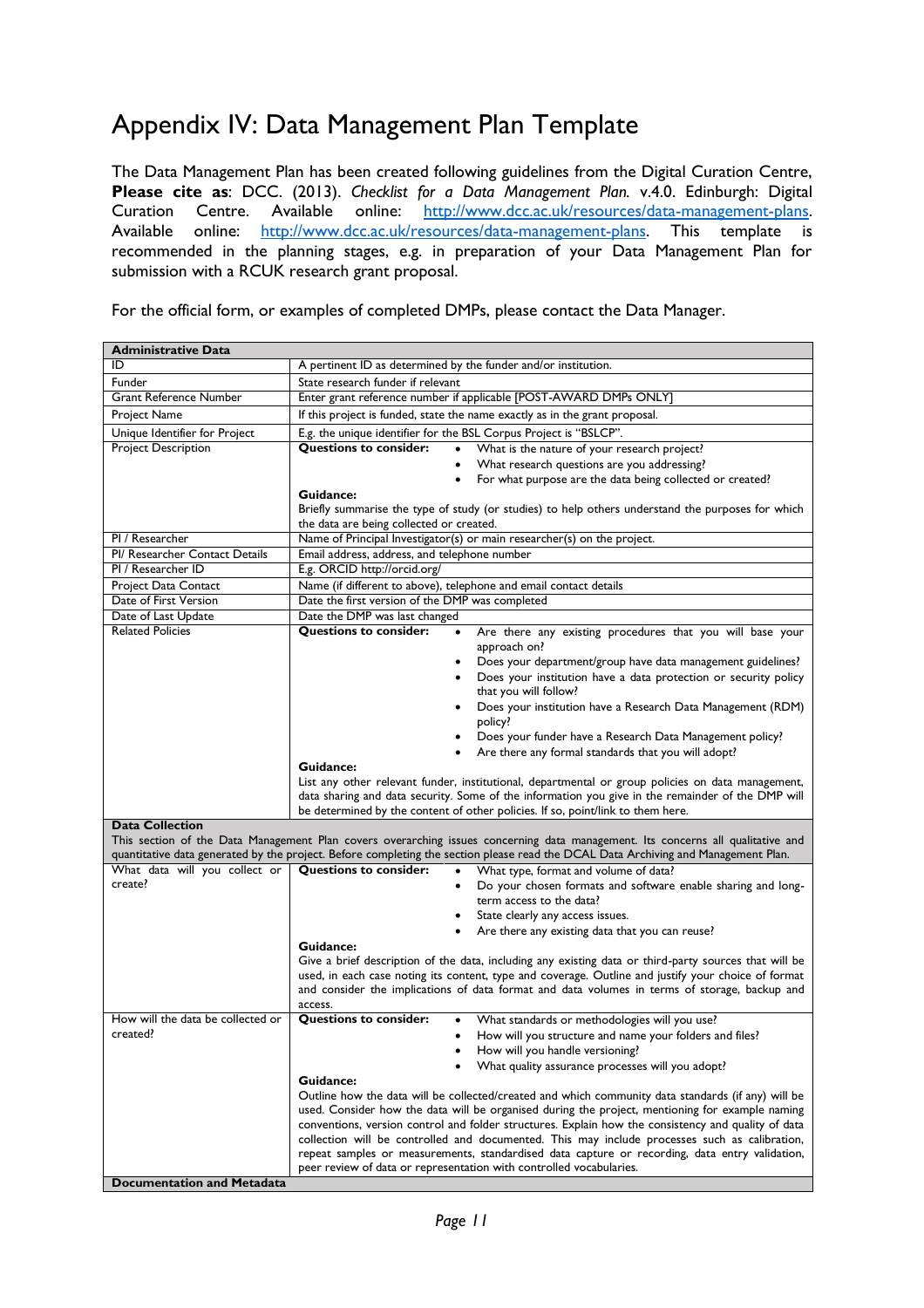|                                                                         | Researchers will be required to provide full metadata together with a description of the datasets which their project generates. The<br>technical arrangements for data management and archiving (including decisions concerning final archiving destination for project datasets;<br>formats for supply of data; licence agreements; IPR etc.) will need to be subsequently agreed with the DCAL Data Manager<br>(dcaldata@ucl.ac.uk). Researchers will be required to meet/liaise with DCAL Data Manager at appropriate intervals to report progress, |
|-------------------------------------------------------------------------|---------------------------------------------------------------------------------------------------------------------------------------------------------------------------------------------------------------------------------------------------------------------------------------------------------------------------------------------------------------------------------------------------------------------------------------------------------------------------------------------------------------------------------------------------------|
| resolve problems and exchange information.                              |                                                                                                                                                                                                                                                                                                                                                                                                                                                                                                                                                         |
| documentation<br>What<br>and<br>metadata will accompany<br>the<br>data? | <b>Questions to consider:</b><br>What information is needed for the data to be to be read and<br>interpreted in the future? I.e. descriptions of data and project<br>data summaries.                                                                                                                                                                                                                                                                                                                                                                    |
|                                                                         | How will you capture / create this documentation and metadata?                                                                                                                                                                                                                                                                                                                                                                                                                                                                                          |
|                                                                         | What metadata standards will you use and why? (I.e. IMDI).                                                                                                                                                                                                                                                                                                                                                                                                                                                                                              |
|                                                                         | Guidance:<br>Describe the types of documentation that will accompany the data to help secondary users to                                                                                                                                                                                                                                                                                                                                                                                                                                                |
|                                                                         | understand and reuse it. This should at least include basic details that will help people to find the                                                                                                                                                                                                                                                                                                                                                                                                                                                   |
|                                                                         | data, including who created or contributed to the data, its title, date of creation, and under what<br>conditions it can be accessed. Documentation may also include details on the methodology used,                                                                                                                                                                                                                                                                                                                                                   |
|                                                                         | analytical and procedural information, definitions of variables, vocabularies, units of measurement,                                                                                                                                                                                                                                                                                                                                                                                                                                                    |
|                                                                         | any assumptions made, and the format and file type of the data. Consider how you will capture this                                                                                                                                                                                                                                                                                                                                                                                                                                                      |
|                                                                         | information and where it will be recorded. Wherever possible you should identify and use existing<br>community standards.                                                                                                                                                                                                                                                                                                                                                                                                                               |
| <b>Quality Issues</b>                                                   |                                                                                                                                                                                                                                                                                                                                                                                                                                                                                                                                                         |
| procedures<br>will<br>What<br>you                                       | <b>Questions to consider:</b><br>Have you documented the calibration of instruments?                                                                                                                                                                                                                                                                                                                                                                                                                                                                    |
| implement for quality assurance<br>that will be carried out on          | How will you address the collection of duplicate samples?                                                                                                                                                                                                                                                                                                                                                                                                                                                                                               |
| datasets?                                                               | What are your data entry methods?<br>$\bullet$<br>What data entry validation techniques will you use?                                                                                                                                                                                                                                                                                                                                                                                                                                                   |
|                                                                         | What are your methods of transcription?                                                                                                                                                                                                                                                                                                                                                                                                                                                                                                                 |
|                                                                         | Guidance                                                                                                                                                                                                                                                                                                                                                                                                                                                                                                                                                |
|                                                                         | Quality Assurance protocols should be derived for all data collection and processing stages to<br>ensure data are collected as consistently as possible and filenames are standardised.                                                                                                                                                                                                                                                                                                                                                                 |
| <b>Ethics and Legal Compliance</b>                                      |                                                                                                                                                                                                                                                                                                                                                                                                                                                                                                                                                         |
| How will you manage any ethical                                         | <b>Questions to consider:</b><br>Have you gained consent for data preservation and sharing?<br>٠                                                                                                                                                                                                                                                                                                                                                                                                                                                        |
| issues?                                                                 | How will you protect the identity of participants if required? E.g.<br>٠                                                                                                                                                                                                                                                                                                                                                                                                                                                                                |
|                                                                         | via anonymisation.<br>How will sensitive data be handled to ensure it is stored and                                                                                                                                                                                                                                                                                                                                                                                                                                                                     |
|                                                                         | transferred securely?                                                                                                                                                                                                                                                                                                                                                                                                                                                                                                                                   |
|                                                                         | Guidance:                                                                                                                                                                                                                                                                                                                                                                                                                                                                                                                                               |
|                                                                         | Ethical issues affect how you store data, who can see/use it and how long it is kept. Managing ethical<br>concerns may include: anonymisation of data; referral to departmental or institutional ethics                                                                                                                                                                                                                                                                                                                                                 |
|                                                                         | committees; and formal consent agreements. You should show that you are aware of any issues and                                                                                                                                                                                                                                                                                                                                                                                                                                                         |
|                                                                         | have planned accordingly. If you are carrying out research involving human participants, you must<br>also ensure that consent is requested to allow data to be shared and reused.                                                                                                                                                                                                                                                                                                                                                                       |
| How will you manage copyright                                           | <b>Questions to consider:</b><br>Who owns the data?                                                                                                                                                                                                                                                                                                                                                                                                                                                                                                     |
| and Intellectual Property Rights                                        | How will the data be licensed for reuse?                                                                                                                                                                                                                                                                                                                                                                                                                                                                                                                |
| (IPR) issues?                                                           | Are there any restrictions on the reuse of third-party data?<br>$\bullet$                                                                                                                                                                                                                                                                                                                                                                                                                                                                               |
|                                                                         | Will data sharing be postponed / restricted, e.g. to publish or<br>seek patents?                                                                                                                                                                                                                                                                                                                                                                                                                                                                        |
|                                                                         | <b>Guidance:</b>                                                                                                                                                                                                                                                                                                                                                                                                                                                                                                                                        |
|                                                                         | State who will own the copyright and IPR of any data that you will collect or create, along with the                                                                                                                                                                                                                                                                                                                                                                                                                                                    |
|                                                                         | licence(s) for its use and reuse. For multi-partner projects, IPR ownership may be worth covering in<br>a consortium agreement. Consider any relevant funder, institutional, departmental or group policies                                                                                                                                                                                                                                                                                                                                             |
|                                                                         | on copyright or IPR. Also consider permissions to reuse third-party data and any restrictions                                                                                                                                                                                                                                                                                                                                                                                                                                                           |
|                                                                         | needed on data sharing.                                                                                                                                                                                                                                                                                                                                                                                                                                                                                                                                 |
| <b>Storage and Backup</b><br>How will the data and metadata             | <b>Questions to consider:</b><br>Do you have sufficient storage or will you need to include                                                                                                                                                                                                                                                                                                                                                                                                                                                             |
| be stored and backed up during                                          | charges for additional services?                                                                                                                                                                                                                                                                                                                                                                                                                                                                                                                        |
| the research?                                                           | How will the data be backed up?                                                                                                                                                                                                                                                                                                                                                                                                                                                                                                                         |
|                                                                         | Who will be responsible for backup and recovery?<br>How will the data be recovered in the event of an incident?                                                                                                                                                                                                                                                                                                                                                                                                                                         |
|                                                                         | Guidance:                                                                                                                                                                                                                                                                                                                                                                                                                                                                                                                                               |
|                                                                         | State how often the data and metadata will be backed up and to which locations. How many copies                                                                                                                                                                                                                                                                                                                                                                                                                                                         |
|                                                                         | are being made? Storing data on laptops, computer hard drives or external storage devices alone is<br>very risky. The use of robust, fire-proofed, managed storage provided by university IT teams is                                                                                                                                                                                                                                                                                                                                                   |
|                                                                         | preferable. Similarly, it is normally better to use automatic backup services provided by IT Services                                                                                                                                                                                                                                                                                                                                                                                                                                                   |
|                                                                         | than rely on manual processes. If you choose to use a third-party service, you should ensure that                                                                                                                                                                                                                                                                                                                                                                                                                                                       |
|                                                                         | this does not conflict with any funder, institutional, departmental or group policies, for example in<br>terms of the legal jurisdiction in which data are held or the protection of sensitive data.                                                                                                                                                                                                                                                                                                                                                    |
| How will you manage access and                                          | <b>Questions to consider:</b><br>What are the risks to data security and how will these be                                                                                                                                                                                                                                                                                                                                                                                                                                                              |
| security?                                                               | managed?                                                                                                                                                                                                                                                                                                                                                                                                                                                                                                                                                |
|                                                                         | How will you control access to keep the data secure?                                                                                                                                                                                                                                                                                                                                                                                                                                                                                                    |
|                                                                         | How will you ensure that collaborators can access your data<br>securely?                                                                                                                                                                                                                                                                                                                                                                                                                                                                                |
|                                                                         | If creating or collecting data in the field how will you ensure its                                                                                                                                                                                                                                                                                                                                                                                                                                                                                     |
|                                                                         | safe transfer into your main secured systems?                                                                                                                                                                                                                                                                                                                                                                                                                                                                                                           |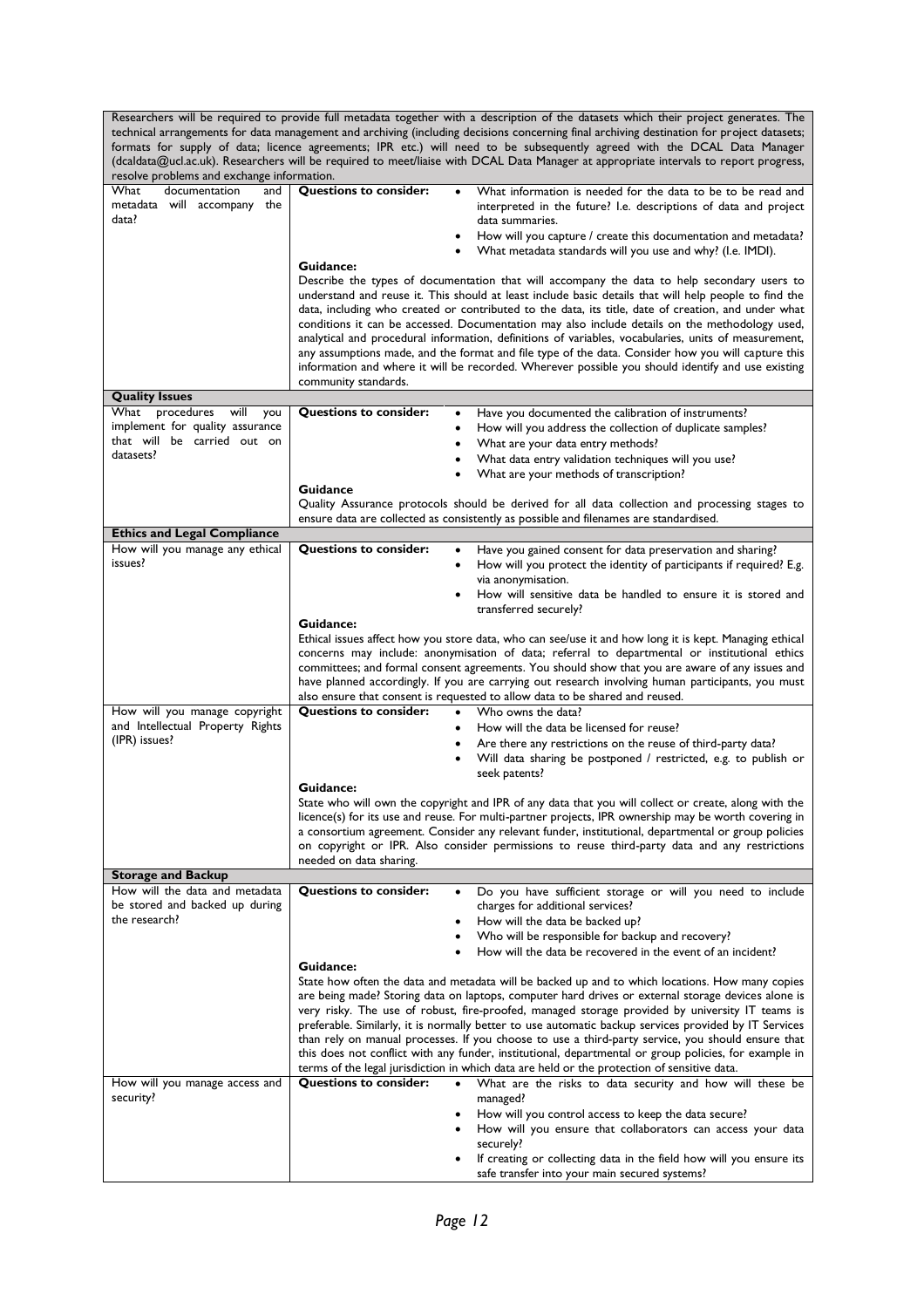|                                                                           | Guidance:                                                                                                                                                                                                                                                         |  |  |
|---------------------------------------------------------------------------|-------------------------------------------------------------------------------------------------------------------------------------------------------------------------------------------------------------------------------------------------------------------|--|--|
|                                                                           | If your data is confidential (e.g. personal data not already in the public domain, confidential<br>information or trade secrets), you should outline any appropriate security measures and note any<br>formal standards that you will comply with e.g. ISO 27001. |  |  |
| <b>Selection and Preservation</b>                                         |                                                                                                                                                                                                                                                                   |  |  |
| Which data should be retained,                                            | <b>Questions to consider:</b><br>What data must be retained/destroyed for contractual, legal, or                                                                                                                                                                  |  |  |
| shared, and/or preserved?                                                 | regulatory purposes?                                                                                                                                                                                                                                              |  |  |
|                                                                           | How will you decide what other data to keep?<br>٠                                                                                                                                                                                                                 |  |  |
|                                                                           | What are the foreseeable research uses for the data?<br>٠                                                                                                                                                                                                         |  |  |
|                                                                           | How long will the data be retained and preserved?                                                                                                                                                                                                                 |  |  |
|                                                                           | Guidance:                                                                                                                                                                                                                                                         |  |  |
|                                                                           | Consider how the data may be reused e.g. to validate your research findings, conduct new studies,                                                                                                                                                                 |  |  |
|                                                                           | or for teaching. Decide which data to keep and for how long. This could be based on any obligations                                                                                                                                                               |  |  |
|                                                                           | to retain certain data, the potential reuse value, what is economically viable to keep, and any                                                                                                                                                                   |  |  |
|                                                                           | additional effort required to prepare the data for data sharing and preservation. Remember to<br>consider any additional effort required to prepare the data for sharing and preservation, such as                                                                |  |  |
|                                                                           | changing file formats.                                                                                                                                                                                                                                            |  |  |
| What<br>is<br>the<br>long-term                                            | <b>Questions to consider:</b><br>Where e.g. in which repository or archive will the data be held?                                                                                                                                                                 |  |  |
| preservation plan for the dataset?                                        | What costs if any will your selected data repository or archive                                                                                                                                                                                                   |  |  |
|                                                                           | charge?                                                                                                                                                                                                                                                           |  |  |
|                                                                           | Have you costed in time and effort to prepare the data for<br>٠                                                                                                                                                                                                   |  |  |
|                                                                           | sharing / preservation?                                                                                                                                                                                                                                           |  |  |
|                                                                           | Guidance:                                                                                                                                                                                                                                                         |  |  |
|                                                                           | Consider how datasets that have long-term value will be preserved and curated beyond the lifetime                                                                                                                                                                 |  |  |
|                                                                           | of the grant. Also outline the plans for preparing and documenting data for sharing and archiving. If<br>you do not propose to use an established repository, the data management plan should                                                                     |  |  |
|                                                                           | demonstrate that resources and systems will be in place to enable the data to be curated effectively                                                                                                                                                              |  |  |
|                                                                           | beyond the lifetime of the grant.                                                                                                                                                                                                                                 |  |  |
| Data Sharing                                                              |                                                                                                                                                                                                                                                                   |  |  |
| How will you share the data?                                              | <b>Questions to consider:</b><br>How will potential users find out about your data?<br>٠                                                                                                                                                                          |  |  |
|                                                                           | With whom will you share the data, and under what conditions?<br>٠                                                                                                                                                                                                |  |  |
|                                                                           | Will you share data via a repository, handle requests directly or                                                                                                                                                                                                 |  |  |
|                                                                           | use another mechanism?                                                                                                                                                                                                                                            |  |  |
|                                                                           | When will you make the data available?                                                                                                                                                                                                                            |  |  |
|                                                                           | Will you pursue getting a persistent identifier for your data?<br>Guidance:                                                                                                                                                                                       |  |  |
|                                                                           | Consider where, how, and to whom data with acknowledged long-term value should be made                                                                                                                                                                            |  |  |
|                                                                           | available. The methods used to share data will be dependent on a number of factors such as the                                                                                                                                                                    |  |  |
|                                                                           | type, size, complexity and sensitivity of data. If possible, mention earlier examples to show a track                                                                                                                                                             |  |  |
|                                                                           | record of effective data sharing. Consider how people might acknowledge the reuse of your data.                                                                                                                                                                   |  |  |
| Are any restrictions on data<br>sharing required?                         | <b>Questions to consider:</b><br>What action will you take to overcome or minimise restrictions?<br>$\bullet$                                                                                                                                                     |  |  |
|                                                                           | For how long do you need exclusive use of the data and why?<br>Will a data sharing agreement (or equivalent) be required?                                                                                                                                         |  |  |
|                                                                           | ٠<br>Guidance:                                                                                                                                                                                                                                                    |  |  |
|                                                                           | Outline any expected difficulties in sharing data with acknowledged long-term value, along with                                                                                                                                                                   |  |  |
|                                                                           | causes and possible measures to overcome these. Restrictions may be due to confidentiality, lack of                                                                                                                                                               |  |  |
|                                                                           | consent agreements or IPR, for example. Consider whether a nondisclosure agreement would give                                                                                                                                                                     |  |  |
|                                                                           | sufficient protection for confidential data.                                                                                                                                                                                                                      |  |  |
| <b>Responsibilities and Resources</b><br>Who will be responsible for data | <b>Questions to consider:</b>                                                                                                                                                                                                                                     |  |  |
| management?                                                               | Who is responsible for implementing the DMP, and ensuring it is<br>reviewed and revised?                                                                                                                                                                          |  |  |
|                                                                           | Give details of other researchers/ people who will have access<br>٠                                                                                                                                                                                               |  |  |
|                                                                           | to your data or datasets during and after the project.                                                                                                                                                                                                            |  |  |
|                                                                           | Who will be responsible for each data management activity?<br>٠                                                                                                                                                                                                   |  |  |
|                                                                           | How will responsibilities be split across partner sites in                                                                                                                                                                                                        |  |  |
|                                                                           | collaborative research projects?                                                                                                                                                                                                                                  |  |  |
|                                                                           | Will data ownership and responsibilities for RDM be part of any                                                                                                                                                                                                   |  |  |
|                                                                           | consortium agreement or contract agreed between partners?<br>Guidance:                                                                                                                                                                                            |  |  |
|                                                                           | Outline the roles and responsibilities for all activities e.g. data capture, metadata production, data                                                                                                                                                            |  |  |
|                                                                           | quality, storage and backup, data archiving & data sharing. Consider who will be responsible for                                                                                                                                                                  |  |  |
|                                                                           | ensuring relevant policies will be respected. Individuals should be named where possible.                                                                                                                                                                         |  |  |
| What resources will you require                                           | <b>Questions to consider:</b><br>Is additional specialist expertise (or training for existing staff)<br>$\bullet$                                                                                                                                                 |  |  |
| to deliver your plan?                                                     | required?                                                                                                                                                                                                                                                         |  |  |
|                                                                           | Do you require hardware or software which is additional or<br>$\bullet$<br>exceptional to existing institutional provision?                                                                                                                                       |  |  |
|                                                                           | Will charges be applied by data repositories?                                                                                                                                                                                                                     |  |  |
|                                                                           | Guidance:                                                                                                                                                                                                                                                         |  |  |
|                                                                           | Carefully consider any resources needed to deliver the plan, e.g. software, hardware, technical                                                                                                                                                                   |  |  |
|                                                                           | expertise, etc. Where dedicated resources are needed, these should be outlined and justified.                                                                                                                                                                     |  |  |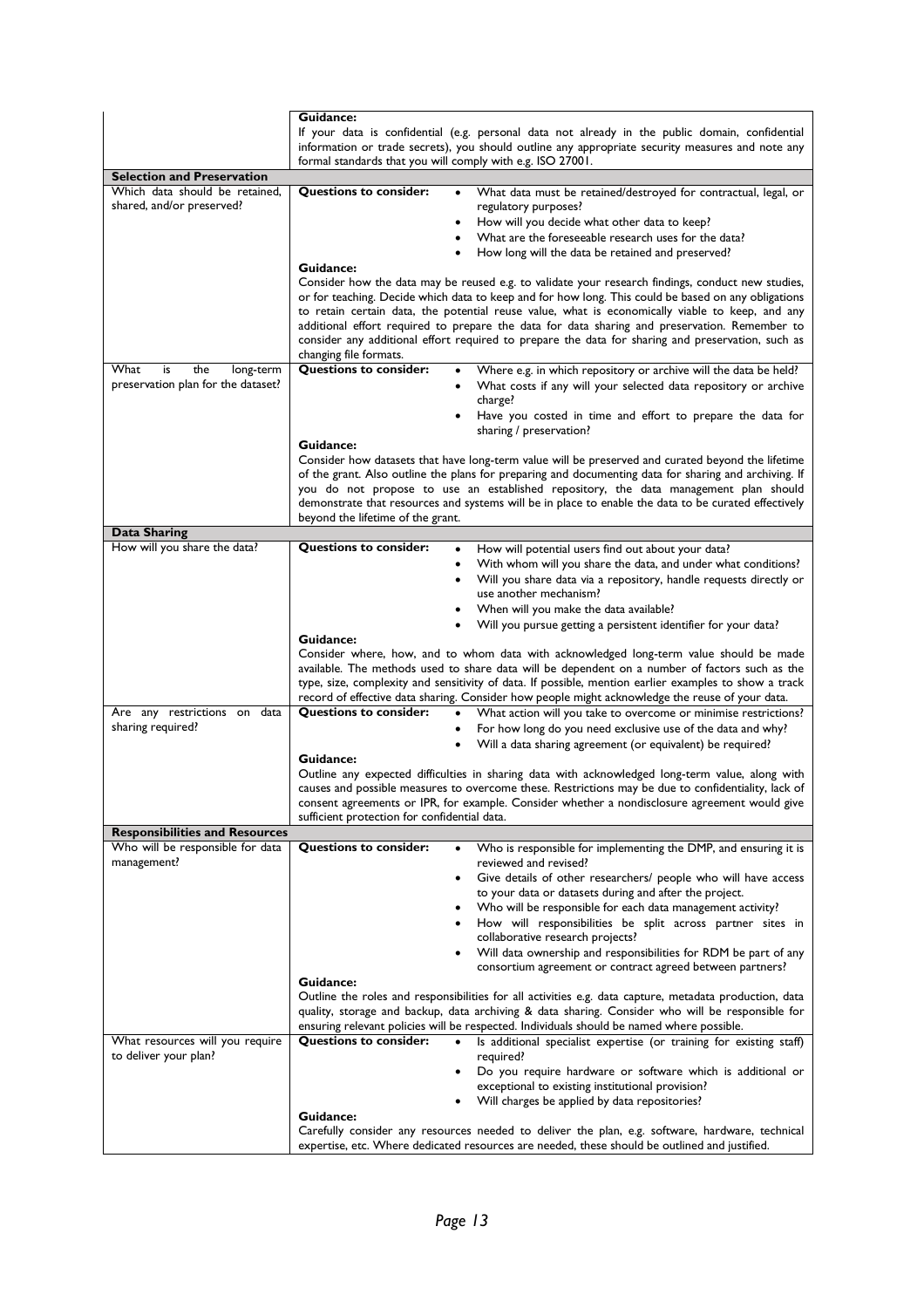### Appendix V: IMDI Metadata Standards

 $\checkmark$  Denotes mandatory fields

|                 | Metadata for DCAL (non-video) data (IMDI standard).                              |                   |                                                            |  |  |
|-----------------|----------------------------------------------------------------------------------|-------------------|------------------------------------------------------------|--|--|
| #               |                                                                                  | <b>Field name</b> | <b>Field description</b>                                   |  |  |
|                 | Part A (one column for each video file)                                          |                   |                                                            |  |  |
| A <sub>0</sub>  |                                                                                  | Purpose           | Description of why the data was carried out/ project title |  |  |
| A02             | Where the data comes from<br>Origin                                              |                   |                                                            |  |  |
| A <sub>03</sub> | <b>Time.References</b><br>When the data was created                              |                   |                                                            |  |  |
| A <sub>04</sub> | Where the data was compiled (i.e. London, UK)<br>Geographic.Location<br>✓        |                   |                                                            |  |  |
| A05             | List all authors of the data (in citation order)<br>Creator                      |                   |                                                            |  |  |
| A06             | Restriction level (see DCAL restriction levels)<br><b>Access.Conditions</b><br>✓ |                   |                                                            |  |  |
| A07             | Any terms of use<br>Terms                                                        |                   |                                                            |  |  |
| A08             | Optional.<br><b>Comments</b>                                                     |                   |                                                            |  |  |

| Metadata for DCAL video data (IMDI standard).   |                                                                                                             |                                                                      |                                                                                                    |  |
|-------------------------------------------------|-------------------------------------------------------------------------------------------------------------|----------------------------------------------------------------------|----------------------------------------------------------------------------------------------------|--|
| #                                               | <b>Field name</b>                                                                                           |                                                                      | <b>Field description</b>                                                                           |  |
|                                                 | Part A (one column for each video file)                                                                     |                                                                      |                                                                                                    |  |
| A01                                             | ✓                                                                                                           | Purpose                                                              | Description of why the data was carried out/ project title                                         |  |
| A02                                             | ✓                                                                                                           | Origin                                                               | Where the data comes from                                                                          |  |
| A03                                             | $\checkmark$                                                                                                | <b>Time.References</b>                                               | When the data was created                                                                          |  |
| A04                                             | $\checkmark$                                                                                                | Geographic.Location                                                  | Where the data was compiled (i.e. London, UK)                                                      |  |
| A05                                             | $\checkmark$                                                                                                | Creator                                                              | List all authors of the data (in citation order)                                                   |  |
| A06                                             | $\checkmark$                                                                                                | <b>Access.Conditions</b>                                             | Restriction level (see DCAL restriction levels)                                                    |  |
| A07                                             | ✓                                                                                                           | <b>Terms</b>                                                         | Any terms of use                                                                                   |  |
| A08                                             |                                                                                                             | Comments                                                             | Optional.                                                                                          |  |
|                                                 |                                                                                                             | Metadata for DCAL video participant data (IMDI standard).            |                                                                                                    |  |
| #                                               |                                                                                                             | <b>Field name</b>                                                    | <b>Field description</b>                                                                           |  |
|                                                 |                                                                                                             | Part A (one column for each video file)                              |                                                                                                    |  |
|                                                 |                                                                                                             |                                                                      | Part B (for any Actors not in Sona - e.g. children, atypical adults, or people in stimulus videos) |  |
| <b>B01</b>                                      | $\checkmark$                                                                                                | Actors.Actor.Code                                                    | Recorded on basic metadata sheet                                                                   |  |
| <b>B02</b>                                      | $\checkmark$                                                                                                | Actor.Age                                                            | Recorded on basic metadata sheet                                                                   |  |
| <b>B03</b>                                      | $\checkmark$                                                                                                | Actor.Sex                                                            | M/F                                                                                                |  |
| <b>B04</b>                                      | $\checkmark$                                                                                                | Actor.Education                                                      | Highest level of education achieved                                                                |  |
| <b>B05</b>                                      |                                                                                                             | <b>Actor.Description</b>                                             | Optional - any other descriptors for actors not mentioned here                                     |  |
| <b>B06</b>                                      | $\checkmark$                                                                                                | Actor.Deafness.Status                                                | Deaf / hard-of-hearing / hearing                                                                   |  |
| <b>B07</b>                                      | $\checkmark$                                                                                                | Actor.Deafness.Aid Type                                              | None / hearing aid / Cl                                                                            |  |
| <b>B08</b>                                      | $\checkmark$                                                                                                | Actor.Sign Language                                                  | Age of acquisition of SL (years ; months, or birth)                                                |  |
|                                                 |                                                                                                             | <b>Experience.Exposure Age</b>                                       |                                                                                                    |  |
| <b>B09</b>                                      | $\checkmark$                                                                                                | Actor.Sign Language                                                  | Home from family/ home from tutor/ preschool teachers/ teachers/                                   |  |
|                                                 |                                                                                                             | <b>Experience.Acquisition Location</b>                               | family/ beyond home/ friends (more than one may be listed)                                         |  |
| <b>B10</b>                                      | $\checkmark$                                                                                                | Actor.Family.Mother.Deafness                                         | Deaf / hard-of-hearing / hearing                                                                   |  |
| BII                                             | $\checkmark$                                                                                                | Actor.Family.Mother.Primary                                          | Sign / sign supported speech / gesture / mix of signing and speaking /                             |  |
| B12                                             | $\checkmark$                                                                                                | <b>Communication Form</b><br>Actor.Family.Father.Deafness            | speech only / writing (more than one may be listed)<br>Deaf / hard-of-hearing / hearing            |  |
| B13                                             |                                                                                                             | Actor.Family.Father.Primary                                          | Sign / sign supported speech / gesture / mix of signing and speaking /                             |  |
|                                                 | $\checkmark$                                                                                                | <b>Communication Form</b>                                            | speech only / writing (more than one may be listed)                                                |  |
| B14                                             | $\checkmark$                                                                                                | Actor.Family.Partner.Deafness                                        | Deaf / hard-of-hearing / hearing                                                                   |  |
| <b>B15</b>                                      |                                                                                                             | Actor.Family.Partner.Primary                                         | Sign / sign supported speech / gesture / mix of signing and speaking /                             |  |
|                                                 | $\checkmark$                                                                                                | <b>Communication Form</b>                                            | speech only / writing (more than one may be listed)                                                |  |
| <b>B16</b>                                      | Actor.Education.Age<br>Age at which school was attended                                                     |                                                                      |                                                                                                    |  |
| B17                                             |                                                                                                             | Actor.Education.School                                               | Name and location of school (if recruited through school)                                          |  |
| <b>B18</b>                                      | Bilingual home programme / preschool / primary school / secondary<br>Actor.Education.School Type            |                                                                      |                                                                                                    |  |
|                                                 | school / vocational training / college / university                                                         |                                                                      |                                                                                                    |  |
| <b>B19</b><br><b>Actor.Education.Class Kind</b> |                                                                                                             | Deaf / hard-of-hearing / deaf class in hearing school / individually |                                                                                                    |  |
|                                                 | integrated / hearing only                                                                                   |                                                                      |                                                                                                    |  |
| <b>B20</b>                                      | Bilingual / oral / mixed / sign monolingual / oral with interpreter<br>Actor.Education.Education Model<br>✓ |                                                                      |                                                                                                    |  |
| B21                                             |                                                                                                             | Actor.Education.Boarding School                                      | Is the school a boarding school? Y / N                                                             |  |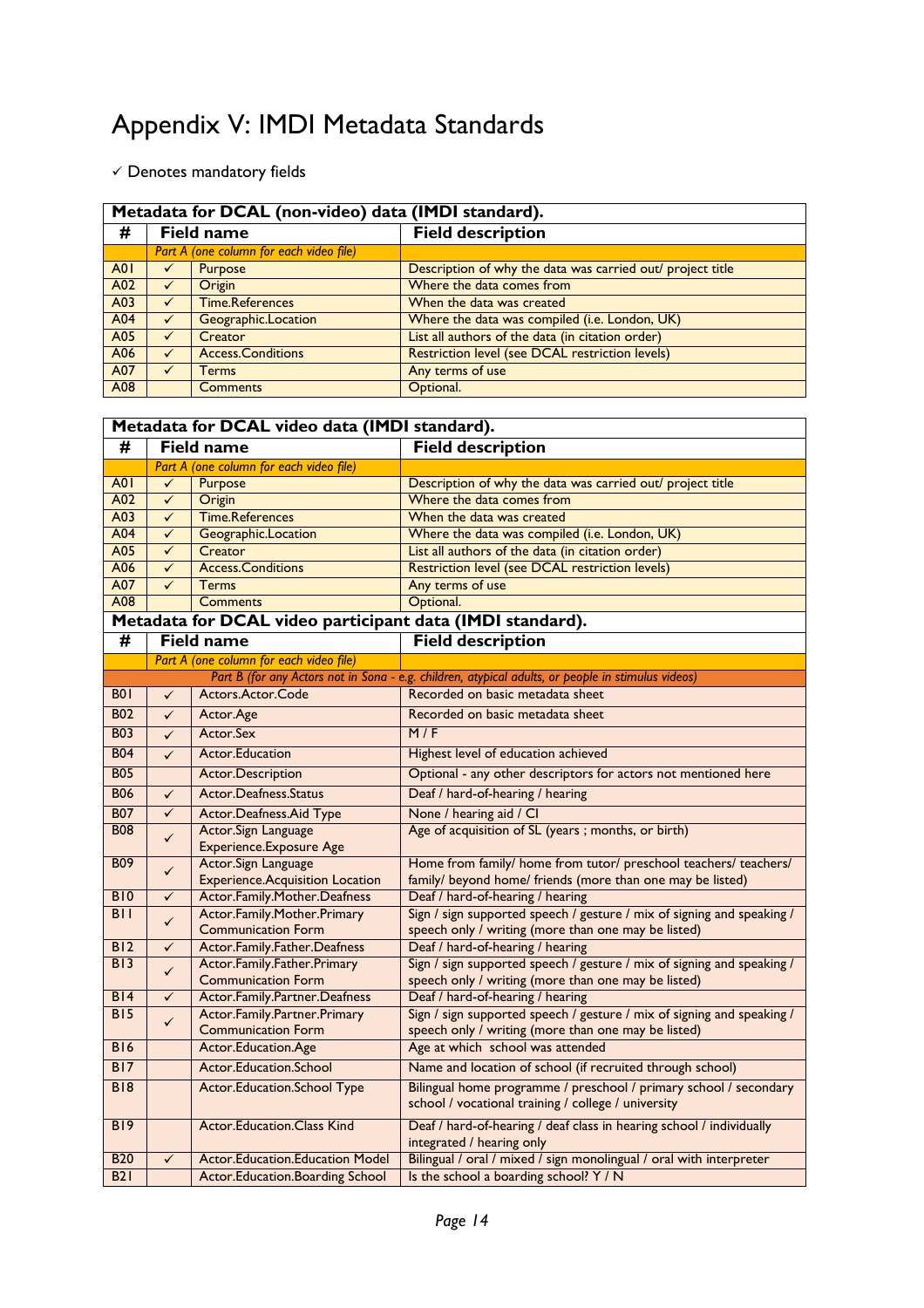### **Project Details PART A**

**DCAL is currently collecting data from the last ten years to present to the ESRC in November 2015. As current and former researchers and students that have been involved in various research projects and strands, it would be most helpful if you could provide as full detail as possible relating to the inventory and format of data, by 14 August 2015.**

**Please complete sections 1, 2, and 3 and return to the Data Archive and Management Officer as soon as possible.**

**1. Identify ALL (DCAL-funded and –associated) projects you have been involved with:**

Example List: *Project 1 Title Project 2 Title Etc.*

**2. Complete this form for each project you have worked on. Prioritise DCAL-Fzunded projects:**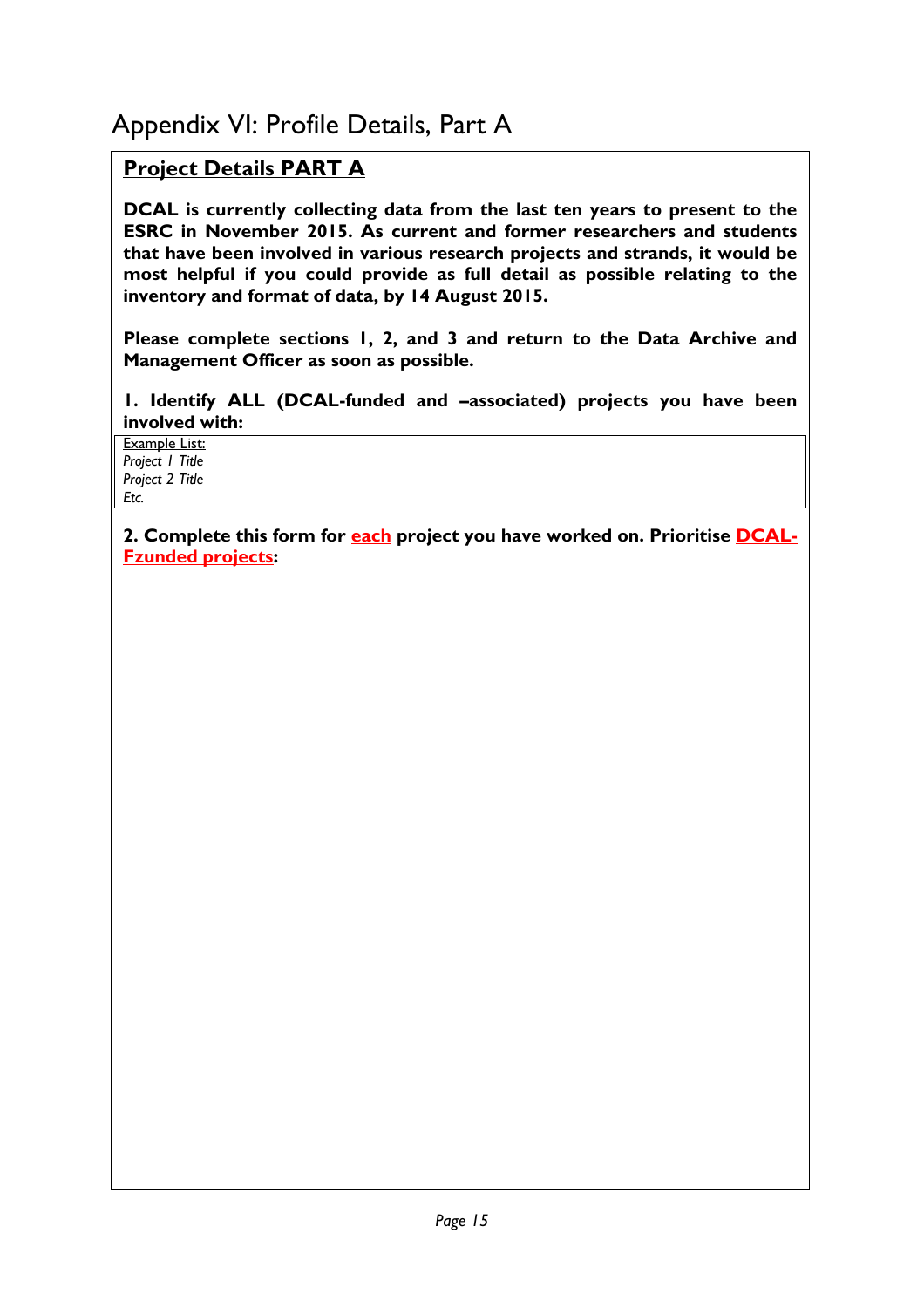| <b>Project Title</b>                                                                                                                                                                                                             |  |  |  |
|----------------------------------------------------------------------------------------------------------------------------------------------------------------------------------------------------------------------------------|--|--|--|
| Give the full title of the project.<br>Click here to enter text.                                                                                                                                                                 |  |  |  |
|                                                                                                                                                                                                                                  |  |  |  |
| Strand/theme                                                                                                                                                                                                                     |  |  |  |
| What strand or theme does the project fall under? Please select one of the following:                                                                                                                                            |  |  |  |
|                                                                                                                                                                                                                                  |  |  |  |
| $\Box$ Normative Data and Assessment Tools for British Sign Language<br>$\Box$ Language Development                                                                                                                              |  |  |  |
| Face-to-Face Communication                                                                                                                                                                                                       |  |  |  |
| $\Box$ Atypical language                                                                                                                                                                                                         |  |  |  |
| $\Box$ Language Processing                                                                                                                                                                                                       |  |  |  |
| $\Box$ The Deaf Individual and the Community                                                                                                                                                                                     |  |  |  |
| $\Box$ Sign Language Documentation and Change                                                                                                                                                                                    |  |  |  |
| $\Box$ Foundations of Communication                                                                                                                                                                                              |  |  |  |
| $\Box$ Online Measures of Communication                                                                                                                                                                                          |  |  |  |
| $\Box$ Language and Cognition                                                                                                                                                                                                    |  |  |  |
| $\Box$ Cognitive Control: Executive Functions                                                                                                                                                                                    |  |  |  |
| $\Box$ Other (please state which): Click here to enter text.                                                                                                                                                                     |  |  |  |
| Director/ supervisor<br>Who is the DCAL Director or Supervisor of this project?<br>Click here to enter text.                                                                                                                     |  |  |  |
| <b>Status</b><br>Is this project DCAL-funded or DCAL-associated?                                                                                                                                                                 |  |  |  |
| DCAL-Funded<br>□ DCAL-Associated                                                                                                                                                                                                 |  |  |  |
| What is the PI, Funder, and Grant Code if DCAL-Associated?<br>Click here to enter text.                                                                                                                                          |  |  |  |
| Size of data<br>What is the approximate size of ALL (electronic) data associated with this project? (E.g. MB, GB, TB, etc.).<br>Click here to enter text.                                                                        |  |  |  |
| Format of data<br>Specify ALL the kinds of data related to this project, i.e. paper, external hard drive, DVDs, scans, ELAN files, etc.<br>Include research data as well as stimuli, metadata, etc.<br>Click here to enter text. |  |  |  |
| Video data<br>Are any of your data video data that cannot be anonymised?                                                                                                                                                         |  |  |  |
| $\Box$ Yes<br>$\Box$ No                                                                                                                                                                                                          |  |  |  |
| <b>Location of data</b><br>Describe clearly where all the data for this project is stored. Identify multiple locations if necessary.<br>Click here to enter text.                                                                |  |  |  |
| <b>Consent and Ethics</b><br>We need to know what consent you acquired for this project. Attach copies of all (blank) consent forms<br>used for the project to this document.                                                    |  |  |  |
| Anonymisation of non-video data                                                                                                                                                                                                  |  |  |  |
| Has non-video data been anonymised?<br>$\Box$ Yes<br>$\Box$ No                                                                                                                                                                   |  |  |  |

Π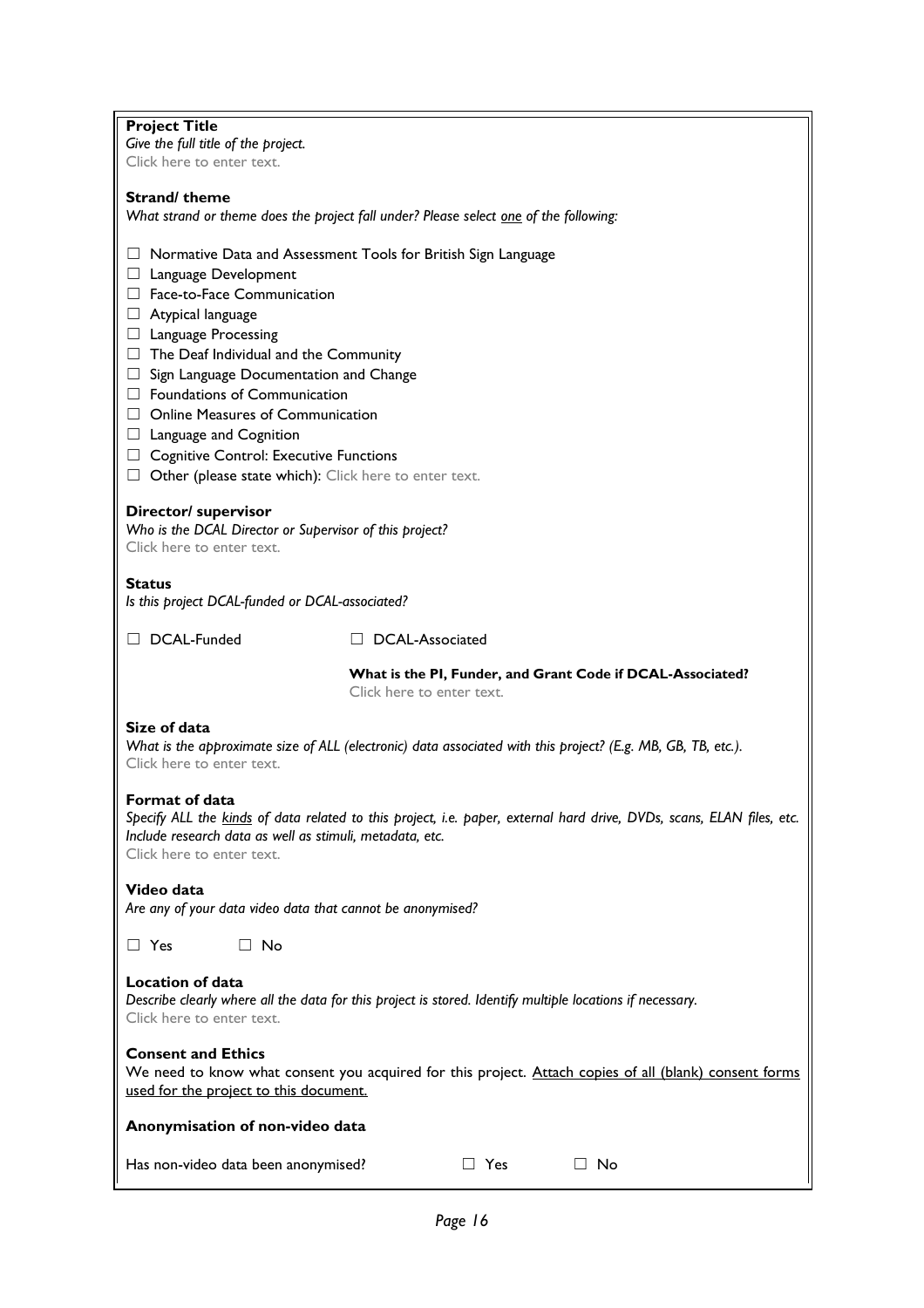### Appendix VII: Profile Details, Part B

### **Project Details PART B**

**Ensure that you have completed sections 1, 2, and 3 of the Project Details PART A form, and have returned this to the Data Archive and Management Officer.**

**Before continuing, read the 'Guidelines to Support the Preparation of Data for ESRC Submission' instructions (see page 6, below).**

**PART B: Sections 1 (the Project Outline) and 2 (Attachments) are to be completed and submitted when you deliver all of your project data; work with the 'Guidelines to Support the Preparation of Data for ESRC Submission' guide. This can be submitted at a later date, but ensure that the Data Archive and Management Officer knows approximately when to expect your submission.** 

### **1. Project Outline:**

**Project Title**

*Give the full title of the project.* Click here to enter text.

#### **Project Code**

*Specify a single project title to be used with data in the archive; a unique acronym since some will be long. I.e. British Sign Language Corpus Project = 'BSLCP'.*

Click here to enter text.

#### **Key references/ papers**

*Identify one or two key papers which have been published through this project if relevant.* Click here to enter text.

#### **Identify all author(s) of the data (in order)**

*This will be used for the citation of the data.* Click here to enter text.

#### **Project Description:**

*Short summary (150 characters) about the project that these data were used for.* Click here to enter text.

#### **Abstract:**

Paragraph describing the project that these data were used for. Click here to enter text.

#### **Summary of all archived data:**

*Include wherever possible, collected data, anonymised metadata about participants, stimuli, project information sheet, and blank consent form(s).* 

- x *You may find it useful to group your data into certain folders and describe the data sets in each folder.*
- x *If you need to explain any labels or codes you have used (and who should be contacted to decode that information), this is a good place to do so.*

Click here to enter text.

#### **Access conditions/ consent**

Relevant wording from info sheet or consent form about sharing/ storing/ destruction of data: For example: "Your responses and test scores will *be stored on the DCAL server and only our research staff will have access."*

Click here to enter text.

#### **2. Attachments to data and/ or datasets**

#### **Permission/ restriction level**

Specify the suggested level of permission for your data, with justification. Please maximise sharability, which may involve setting different levels of *permission for different subtypes of your data. Key for permission levels:* 



Open Access – available publically to all users. Assign to stimuli. (Specify any conditions or terms of use, e.g. CC license, etc. CC BY-NC-SA is recommended.)



Restricted to researchers – only researchers who have been granted access (from the project's PI by contacting DCAL) will have access to the data.



4

Restricted to DCAL – only DCAL-funded researchers (who have been granted access from the project's PI) will have access to the data.

Locked. Only the PI(s) will have access to the project data. Assign to Child or Patient data.